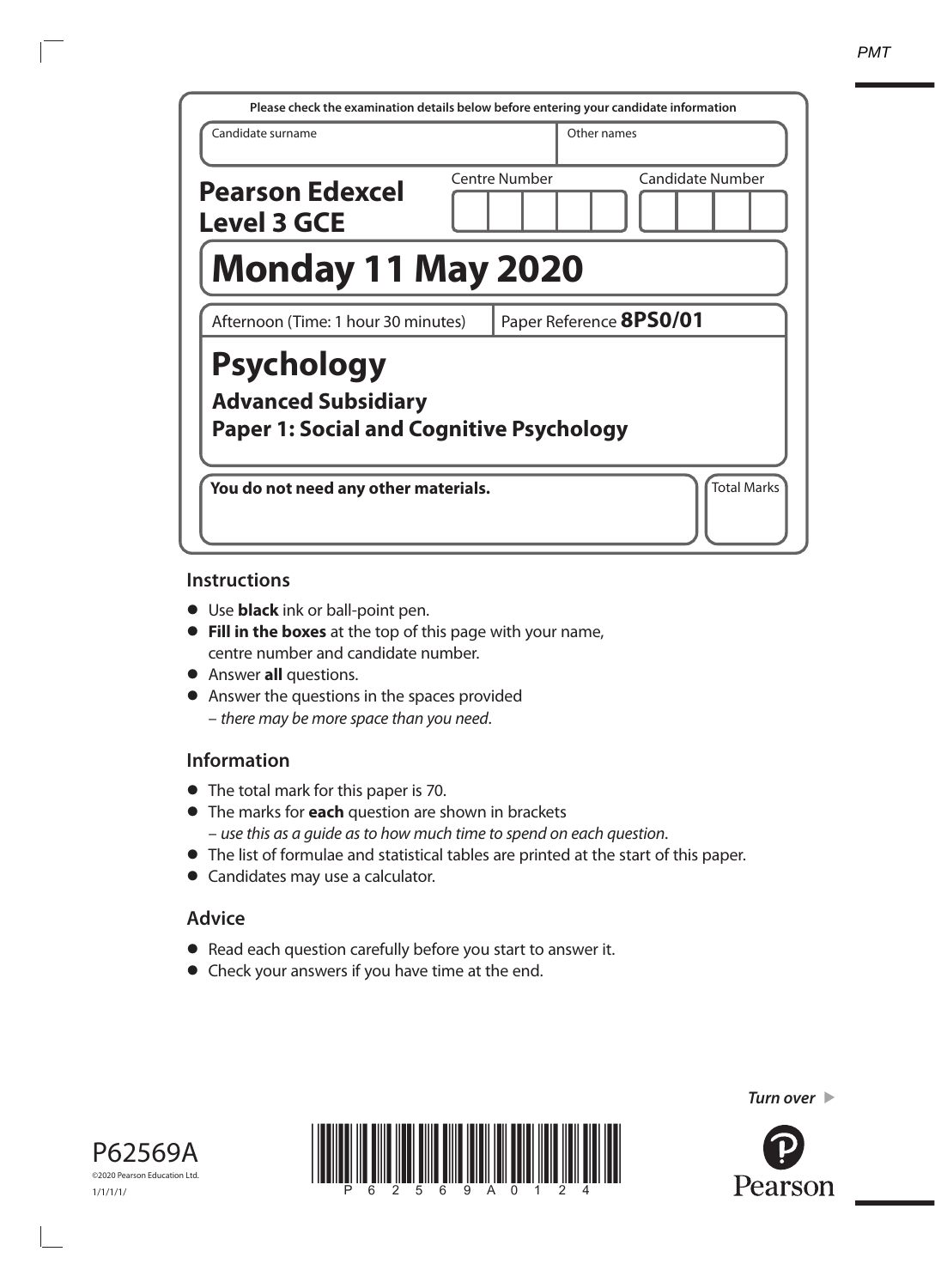DO NOTWRITE IN THIS AREA

poworwanian with system

**DOOMOTWRITEM NHSAREA** 

### **FORMULAE AND STATISTICAL TABLES**

## **Standard deviation (sample estimate)**

$$
\sqrt{\left(\frac{\sum (x-\bar{x})^2}{n-1}\right)}
$$

**Spearman's rank correlation coefficient**

$$
1-\frac{6\sum d^2}{n(n^2-1)}
$$

### **Critical values for Spearman's rank**

|    |       |       | Level of significance for a one-tailed test |       |        |
|----|-------|-------|---------------------------------------------|-------|--------|
|    | 0.05  | 0.025 | 0.01                                        | 0.005 | 0.0025 |
|    |       |       | Level of significance for a two-tailed test |       |        |
| N  | 0.10  | 0.05  | 0.025                                       | 0.01  | 0.005  |
| 5  | 0.900 | 1.000 | 1.000                                       | 1.000 | 1.000  |
| 6  | 0.829 | 0.886 | 0.943                                       | 1.000 | 1.000  |
| 7  | 0.714 | 0.786 | 0.893                                       | 0.929 | 0.964  |
| 8  | 0.643 | 0.738 | 0.833                                       | 0.881 | 0.905  |
| 9  | 0.600 | 0.700 | 0.783                                       | 0.833 | 0.867  |
| 10 | 0.564 | 0.648 | 0.745                                       | 0.794 | 0.830  |
| 11 | 0.536 | 0.618 | 0.709                                       | 0.755 | 0.800  |
| 12 | 0.503 | 0.587 | 0.678                                       | 0.727 | 0.769  |
| 13 | 0.484 | 0.560 | 0.648                                       | 0.703 | 0.747  |
| 14 | 0.464 | 0.538 | 0.626                                       | 0.679 | 0.723  |
| 15 | 0.446 | 0.521 | 0.604                                       | 0.654 | 0.700  |
| 16 | 0.429 | 0.503 | 0.582                                       | 0.635 | 0.679  |
| 17 | 0.414 | 0.485 | 0.566                                       | 0.615 | 0.662  |
| 18 | 0.401 | 0.472 | 0.550                                       | 0.600 | 0.643  |
| 19 | 0.391 | 0.460 | 0.535                                       | 0.584 | 0.628  |
| 20 | 0.380 | 0.447 | 0.520                                       | 0.570 | 0.612  |
| 21 | 0.370 | 0.435 | 0.508                                       | 0.556 | 0.599  |
| 22 | 0.361 | 0.425 | 0.496                                       | 0.544 | 0.586  |
| 23 | 0.353 | 0.415 | 0.486                                       | 0.532 | 0.573  |
| 24 | 0.344 | 0.406 | 0.476                                       | 0.521 | 0.562  |
| 25 | 0.337 | 0.398 | 0.466                                       | 0.511 | 0.551  |
| 26 | 0.331 | 0.390 | 0.457                                       | 0.501 | 0.541  |
| 27 | 0.324 | 0.382 | 0.448                                       | 0.491 | 0.531  |
| 28 | 0.317 | 0.375 | 0.440                                       | 0.483 | 0.522  |
| 29 | 0.312 | 0.368 | 0.433                                       | 0.475 | 0.513  |
| 30 | 0.306 | 0.362 | 0.425                                       | 0.467 | 0.504  |

**The calculated value must be equal to or exceed the critical value in this table for significance to be shown.**

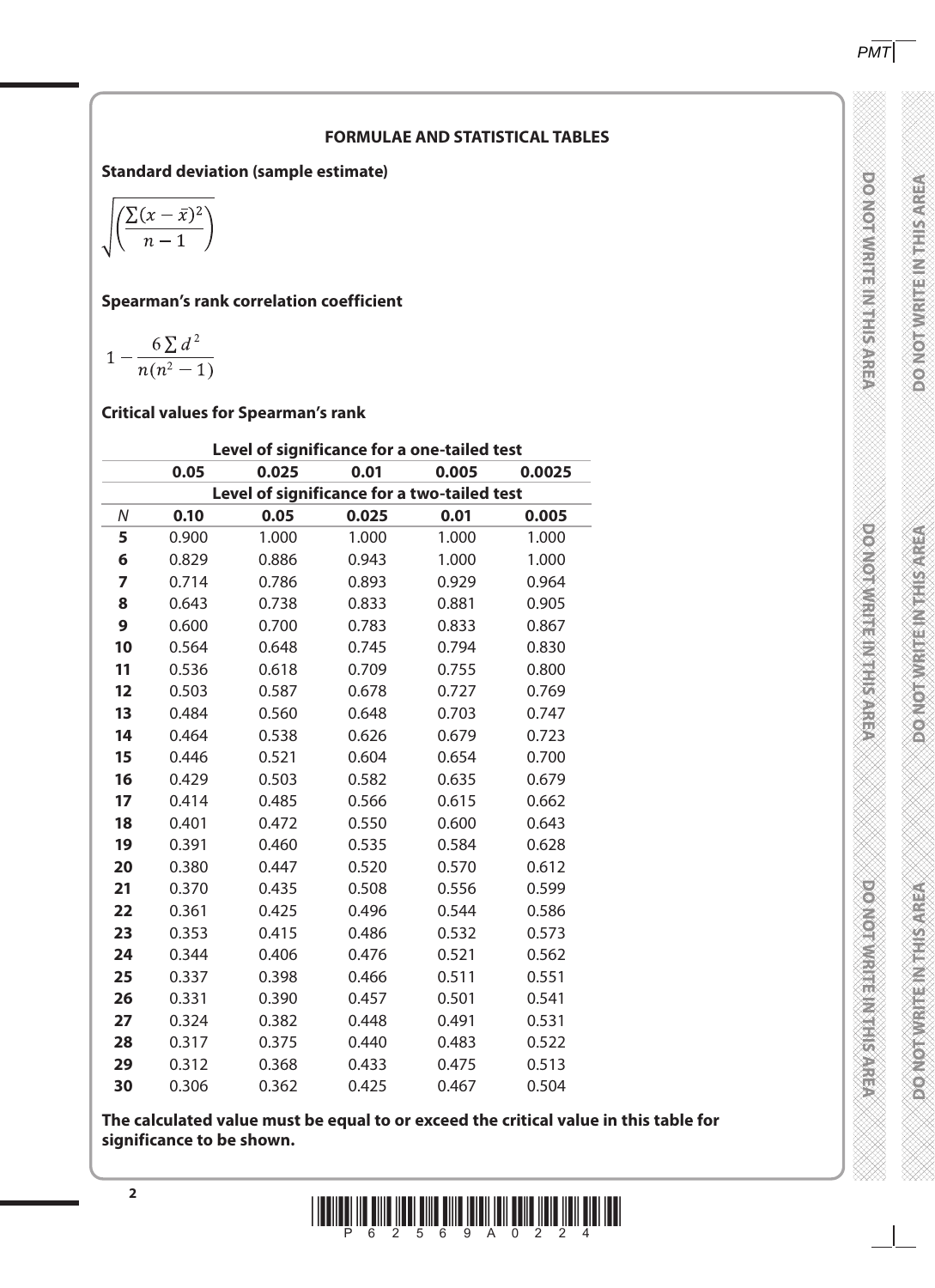### **Chi-squared distribution formula Chi-squared distribution formula**

$$
X^2 = \sum \frac{(0-E)^2}{E} \qquad df = (r-1)(c-1)
$$

#### $\frac{1}{2}$ **C Critical values for chi-squared distribution**

|                         |       |       | Level of significance for a one-tailed test |       |        |        |
|-------------------------|-------|-------|---------------------------------------------|-------|--------|--------|
|                         | 0.10  | 0.05  | 0.025                                       | 0.01  | 0.005  | 0.0005 |
|                         |       |       | Level of significance for a two-tailed test |       |        |        |
| df                      | 0.20  | 0.10  | 0.05                                        | 0.025 | 0.01   | 0.001  |
| 1                       | 1.64  | 2.71  | 3.84                                        | 5.02  | 6.64   | 10.83  |
| $\overline{\mathbf{2}}$ | 3.22  | 4.61  | 5.99                                        | 7.38  | 9.21   | 13.82  |
| 3                       | 4.64  | 6.25  | 7.82                                        | 9.35  | 11.35  | 16.27  |
| 4                       | 5.99  | 7.78  | 9.49                                        | 11.14 | 13.28  | 18.47  |
| 5                       | 7.29  | 9.24  | 11.07                                       | 12.83 | 15.09  | 20.52  |
| 6                       | 8.56  | 10.65 | 12.59                                       | 14.45 | 16.81  | 22.46  |
| 7                       | 9.80  | 12.02 | 14.07                                       | 16.01 | 18.48  | 24.32  |
| 8                       | 11.03 | 13.36 | 15.51                                       | 17.54 | 20.09  | 26.12  |
| 9                       | 12.24 | 14.68 | 16.92                                       | 19.02 | 21.67  | 27.88  |
| 10                      | 13.44 | 15.99 | 18.31                                       | 20.48 | 23.21  | 29.59  |
| 11                      | 14.63 | 17.28 | 19.68                                       | 21.92 | 24.73  | 31.26  |
| 12                      | 15.81 | 18.55 | 21.03                                       | 23.34 | 26.22  | 32.91  |
| 13                      | 16.99 | 19.81 | 22.36                                       | 24.74 | 27.69  | 34.53  |
| 14                      | 18.15 | 21.06 | 23.69                                       | 26.12 | 29.14  | 36.12  |
| 15                      | 19.31 | 22.31 | 25.00                                       | 27.49 | 30.58  | 37.70  |
| 16                      | 20.47 | 23.54 | 26.30                                       | 28.85 | 32.00  | 39.25  |
| 17                      | 21.62 | 24.77 | 27.59                                       | 30.19 | 33.41  | 40.79  |
| 18                      | 22.76 | 25.99 | 28.87                                       | 31.53 | 34.81  | 42.31  |
| 19                      | 23.90 | 27.20 | 30.14                                       | 32.85 | 36.19  | 43.82  |
| 20                      | 25.04 | 28.41 | 31.41                                       | 34.17 | 37.57  | 45.32  |
| 21                      | 26.17 | 29.62 | 32.67                                       | 35.48 | 38.93  | 46.80  |
| 22                      | 27.30 | 30.81 | 33.92                                       | 36.78 | 40.29  | 48.27  |
| 23                      | 28.43 | 32.01 | 35.17                                       | 38.08 | 41.64  | 49.73  |
| 24                      | 29.55 | 33.20 | 36.42                                       | 39.36 | 42.98  | 51.18  |
| 25                      | 30.68 | 34.38 | 37.65                                       | 40.65 | 44.31  | 52.62  |
| 26                      | 31.80 | 35.56 | 38.89                                       | 41.92 | 45.64  | 54.05  |
| 27                      | 32.91 | 36.74 | 40.11                                       | 43.20 | 46.96  | 55.48  |
| 28                      | 34.03 | 37.92 | 41.34                                       | 44.46 | 48.28  | 56.89  |
| 29                      | 35.14 | 39.09 | 42.56                                       | 45.72 | 49.59  | 58.30  |
| 30                      | 36.25 | 40.26 | 43.77                                       | 46.98 | 50.89  | 59.70  |
| 40                      | 47.27 | 51.81 | 55.76                                       | 59.34 | 63.69  | 73.40  |
| 50                      | 58.16 | 63.17 | 67.51                                       | 71.42 | 76.15  | 86.66  |
| 60                      | 68.97 | 74.40 | 79.08                                       | 83.30 | 88.38  | 99.61  |
| 70                      | 79.72 | 85.53 | 90.53                                       | 95.02 | 100.43 | 112.32 |

**The calculated value must be equal to or exceed the critical value in this table for significance to be shown.**

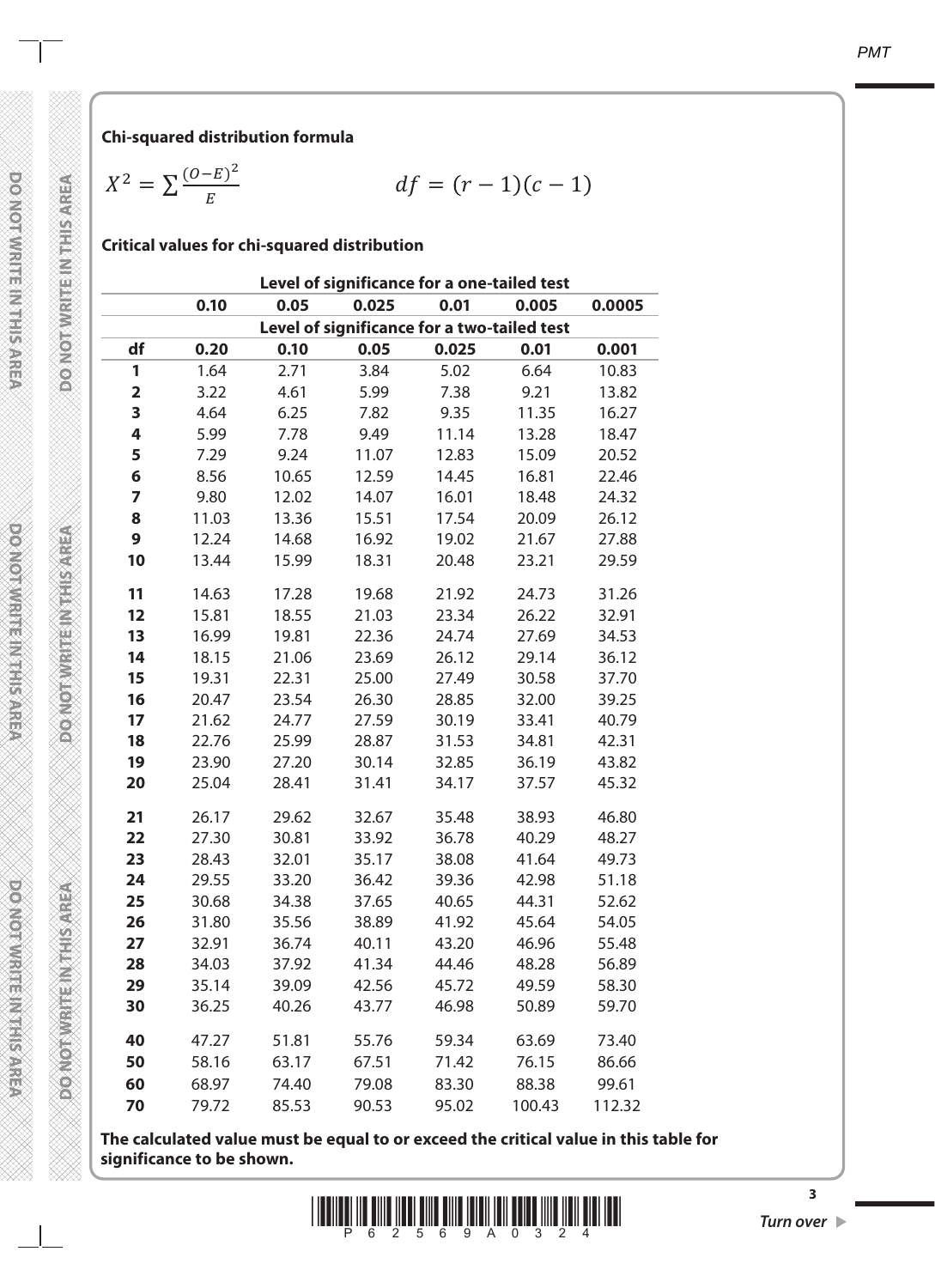#### **Mann-Whitney U test formulae Mann-Whitney U test formulae**

$$
U_a = n_a n_b + \frac{n_a (n_a + 1)}{2} - \sum R_a
$$
  

$$
U_b = n_a n_b + \frac{n_b (n_b + 1)}{2} - \sum R_b
$$

(U is the smaller of U<sub>a</sub> and U<sub>b</sub>)

#### **Critical values for the Mann-Whitney U test Critical values for the Mann-Whitney U test**

|                                                      |    |                |                |    |    |    |    | $N_{\rm b}$ |    |    |     |     |     |     |     |     |
|------------------------------------------------------|----|----------------|----------------|----|----|----|----|-------------|----|----|-----|-----|-----|-----|-----|-----|
|                                                      | 5  | 6              | $\overline{7}$ | 8  | 9  | 10 | 11 | 12          | 13 | 14 | 15  | 16  | 17  | 18  | 19  | 20  |
| $N_{\rm a}$                                          |    |                |                |    |    |    |    |             |    |    |     |     |     |     |     |     |
| $p \le 0.05$ (one-tailed), $p \le 0.10$ (two-tailed) |    |                |                |    |    |    |    |             |    |    |     |     |     |     |     |     |
| 5                                                    | 4  | 5              | 6              | 8  | 9  | 11 | 12 | 13          | 15 | 16 | 18  | 19  | 20  | 22  | 23  | 25  |
| 6                                                    | 5  | $\overline{7}$ | 8              | 10 | 12 | 14 | 16 | 17          | 19 | 21 | 23  | 25  | 26  | 28  | 30  | 32  |
| $\overline{7}$                                       | 6  | 8              | 11             | 13 | 15 | 17 | 19 | 21          | 24 | 26 | 28  | 30  | 33  | 35  | 37  | 39  |
| 8                                                    | 8  | 10             | 13             | 15 | 18 | 20 | 23 | 26          | 28 | 31 | 33  | 36  | 39  | 41  | 44  | 47  |
| 9                                                    | 9  | 12             | 15             | 18 | 21 | 24 | 27 | 30          | 33 | 36 | 39  | 42  | 45  | 48  | 51  | 54  |
| 10                                                   | 11 | 14             | 17             | 20 | 24 | 27 | 31 | 34          | 37 | 41 | 44  | 48  | 51  | 55  | 58  | 62  |
| 11                                                   | 12 | 16             | 19             | 23 | 27 | 31 | 34 | 38          | 42 | 46 | 50  | 54  | 57  | 61  | 65  | 69  |
| 12                                                   | 13 | 17             | 21             | 26 | 30 | 34 | 38 | 42          | 47 | 51 | 55  | 60  | 64  | 68  | 72  | 77  |
| 13                                                   | 15 | 19             | 24             | 28 | 33 | 37 | 42 | 47          | 51 | 56 | 61  | 65  | 70  | 75  | 80  | 84  |
| 14                                                   | 16 | 21             | 26             | 31 | 36 | 41 | 46 | 51          | 56 | 61 | 66  | 71  | 77  | 82  | 87  | 92  |
| 15                                                   | 18 | 23             | 28             | 33 | 39 | 44 | 50 | 55          | 61 | 66 | 72  | 77  | 83  | 88  | 94  | 100 |
| 16                                                   | 19 | 25             | 30             | 36 | 42 | 48 | 54 | 60          | 65 | 71 | 77  | 83  | 89  | 95  | 101 | 107 |
| 17                                                   | 20 | 26             | 33             | 39 | 45 | 51 | 57 | 64          | 70 | 77 | 83  | 89  | 96  | 102 | 109 | 115 |
| 18                                                   | 22 | 28             | 35             | 41 | 48 | 55 | 61 | 68          | 75 | 82 | 88  | 95  | 102 | 109 | 116 | 123 |
| 19                                                   | 23 | 30             | 37             | 44 | 51 | 58 | 65 | 72          | 80 | 87 | 94  | 101 | 109 | 116 | 123 | 130 |
| 20                                                   | 25 | 32             | 39             | 47 | 54 | 62 | 69 | 77          | 84 | 92 | 100 | 107 | 115 | 123 | 130 | 138 |

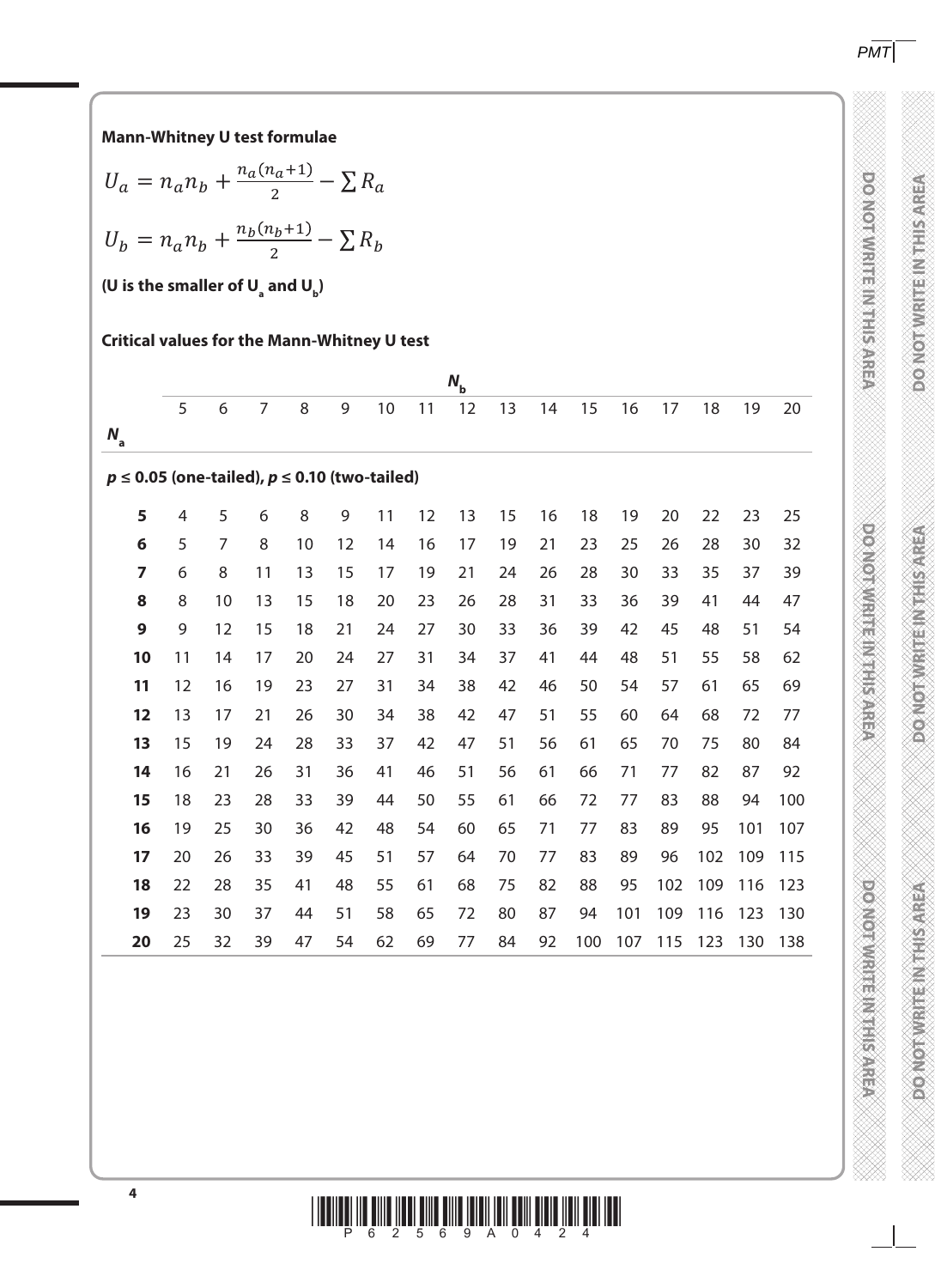|                                                      |                                                         |                |                |          |                |          |          | $N_{\rm b}$ |          |          |          |          |           |            |            |            |
|------------------------------------------------------|---------------------------------------------------------|----------------|----------------|----------|----------------|----------|----------|-------------|----------|----------|----------|----------|-----------|------------|------------|------------|
|                                                      | 5                                                       | 6              | $\overline{7}$ | 8        | 9              | 10       | 11       | 12          | 13       | 14       | 15       | 16       | 17        | 18         | 19         | 20         |
| $N_{\rm a}$                                          |                                                         |                |                |          |                |          |          |             |          |          |          |          |           |            |            |            |
| $p \le 0.01$ (one-tailed), $p \le 0.02$ (two-tailed) |                                                         |                |                |          |                |          |          |             |          |          |          |          |           |            |            |            |
| 5                                                    | 1                                                       | 2              | 3              | 4        | 5              | 6        | 7        | 8           | 9        | 10       | 11       | 12       | 13        | 14         | 15         | 16         |
| 6                                                    | $\overline{2}$                                          | 3              | $\overline{4}$ | 6        | 7              | 8        | 9        | 11          | 12       | 13       | 15       | 16       | 18        | 19         | 20         | 22         |
| 7                                                    | 3                                                       | $\overline{4}$ | 6              | 7        | 9              | 11       | 12       | 14          | 16       | 17       | 19       | 21       | 23        | 24         | 26         | 28         |
| 8                                                    | $\overline{4}$                                          | 6              | $\overline{7}$ | 9        | 11             | 13       | 15       | 17          | 20       | 22       | 24       | 26       | 28        | 30         | 32         | 34         |
| 9                                                    | 5                                                       | $\overline{7}$ | 9              | 11       | 14             | 16       | 18       | 21          | 23       | 26       | 28       | 31       | 33        | 36         | 38         | 40         |
| 10                                                   | 6                                                       | 8              | 11             | 13       | 16             | 19       | 22       | 24          | 27       | 30       | 33       | 36       | 38        | 41         | 44         | 47         |
| 11                                                   | 7                                                       | 9              | 12             | 15       | 18             | 22       | 25       | 28          | 31       | 34       | 37       | 41       | 44        | 47         | 50         | 53         |
| 12                                                   | 8                                                       | 11             | 14             | 17       | 21             | 24       | 28       | 31          | 35       | 38       | 42       | 46       | 49        | 53         | 56         | 60         |
| 13                                                   | 9                                                       | 12             | 16             | 20       | 23             | 27       | 31       | 35          | 39       | 43       | 47       | 51       | 55        | 59         | 63         | 67         |
| 14                                                   | 10                                                      | 13             | 17             | 22       | 26             | 30       | 34       | 38          | 43       | 47       | 51       | 56       | 60        | 65         | 69         | 73         |
| 15                                                   | 11                                                      | 15             | 19             | 24       | 28             | 33       | 37       | 42          | 47       | 51       | 56       | 61       | 66        | 70         | 75         | 80         |
| 16                                                   | 12                                                      | 16             | 21             | 26       | 31             | 36       | 41       | 46          | 51       | 56       | 61       | 66       | 71        | 76         | 82         | 87         |
| 17                                                   | 13                                                      | 18             | 23             | 28       | 33             | 38       | 44       | 49          | 55       | 60       | 66       | 71       | 77        | 82         | 88         | 93         |
| 18                                                   | 14                                                      | 19             | 24             | 30       | 36             | 41       | 47       | 53          | 59       | 65       | 70       | 76       | 82        | 88         | 94         | 100        |
| 19                                                   | 15                                                      | 20             | 26             | 32       | 38             | 44       | 50       | 56          | 63       | 69       | 75       | 82       | 88        | 94         | 101        | 107        |
| 20                                                   | 16                                                      | 22             | 28             | 34       | 40             | 47       | 53       | 60          | 67       | 73       | 80       | 87       | 93        | 100        | 107        | 114        |
|                                                      |                                                         |                |                |          |                |          |          | $N_{\rm b}$ |          |          |          |          |           |            |            |            |
|                                                      | 5                                                       | 6              | $\overline{7}$ | 8        | 9              | 10       | 11       | 12          | 13       | 14       | 15       | 16       | 17        | 18         | 19         | 20         |
| $N_{\rm a}$                                          |                                                         |                |                |          |                |          |          |             |          |          |          |          |           |            |            |            |
|                                                      | $p \leq 0.025$ (one-tailed), $p \leq 0.05$ (two-tailed) |                |                |          |                |          |          |             |          |          |          |          |           |            |            |            |
| 5                                                    | $\overline{2}$                                          | 3              | 5              | 6        | $\overline{7}$ | 8        | 9        | 11          | 12       | 13       | 14       | 15       | 17        | 18         | 19         | 20         |
| 6                                                    | 3                                                       | 5              | 6              | 8        | 10             | 11       | 13       | 14          | 16       | 17       | 19       | 21       | 22        | 24         | 25         | 27         |
| 7                                                    | 5                                                       | 6              | 8              | 10       | 12             | 14       | 16       | 18          | 20       | 22       | 24       | 26       | 28        | 30         | 32         | 34         |
| 8                                                    | 6                                                       | 8              | 10             | 13       | 15             | 17       | 19       | 22          | 24       | 26       | 29       | 31       | 34        | 36         | 38         | 41         |
| 9                                                    | $\overline{7}$                                          | 10             | 12             | 15       | 17             | 20       | 23       | 26          | 28       | 31       | 34       | 37       | 39        | 42         | 45         | 48         |
| 10<br>11                                             | 8<br>9                                                  | 11<br>13       | 14<br>16       | 17       | 20<br>23       | 23       | 26<br>30 | 29<br>33    | 33<br>37 | 36<br>40 | 39       | 42<br>47 | 45<br>51  | 48<br>55   | 52<br>58   | 55         |
| 12                                                   | 11                                                      | 14             | 18             | 19<br>22 | 26             | 26<br>29 | 33       | 37          | 41       | 45       | 44<br>49 | 53       | 57        | 61         | 65         | 62<br>69   |
| 13                                                   | 12                                                      | 16             | 20             | 24       | 28             | 33       | 37       | 41          | 45       | 50       | 54       | 59       | 63        | 67         | 72         | 76         |
| 14                                                   | 13                                                      | 17             | 22             | 26       | 31             | 36       | 40       | 45          | 50       | 55       | 59       | 64       | 67        | 74         | 78         | 83         |
|                                                      |                                                         | 19             | 24             | 29       | 34             | 39       | 44       | 49          | 54       | 59       | 64       | 70       | 75        | 80         | 85         | 90         |
| 15                                                   | 14                                                      |                |                |          | 37             | 42       | 47       | 53          | 59       | 64       | 70       | 75       | 81        | 86         | 92         | 98         |
| 16                                                   | 15                                                      | 21             | 26             | 31       |                |          |          |             |          |          |          |          |           |            |            |            |
| 17                                                   | 17                                                      | 22             | 28             | 34       | 39             | 45       | 51       | 57          | 63       | 67       | 75       | 81       | 87        | 93         | 99         |            |
| 18                                                   | 18                                                      | 24             | 30             | 36       | 42             | 48       | 55       | 61          | 67       | 74       | 80       | 86       | 93        | 99         | 106        | 105<br>112 |
| 19<br>20                                             | 19<br>20                                                | 25<br>27       | 32<br>34       | 38<br>41 | 45<br>48       | 52<br>55 | 58<br>62 | 65<br>69    | 72<br>76 | 78<br>83 | 85<br>90 | 92<br>98 | 99<br>105 | 106<br>112 | 113<br>119 | 119<br>127 |



**DONOTWRITE IN THIS AREA** 

DO NOT WRITE IN THIS AREA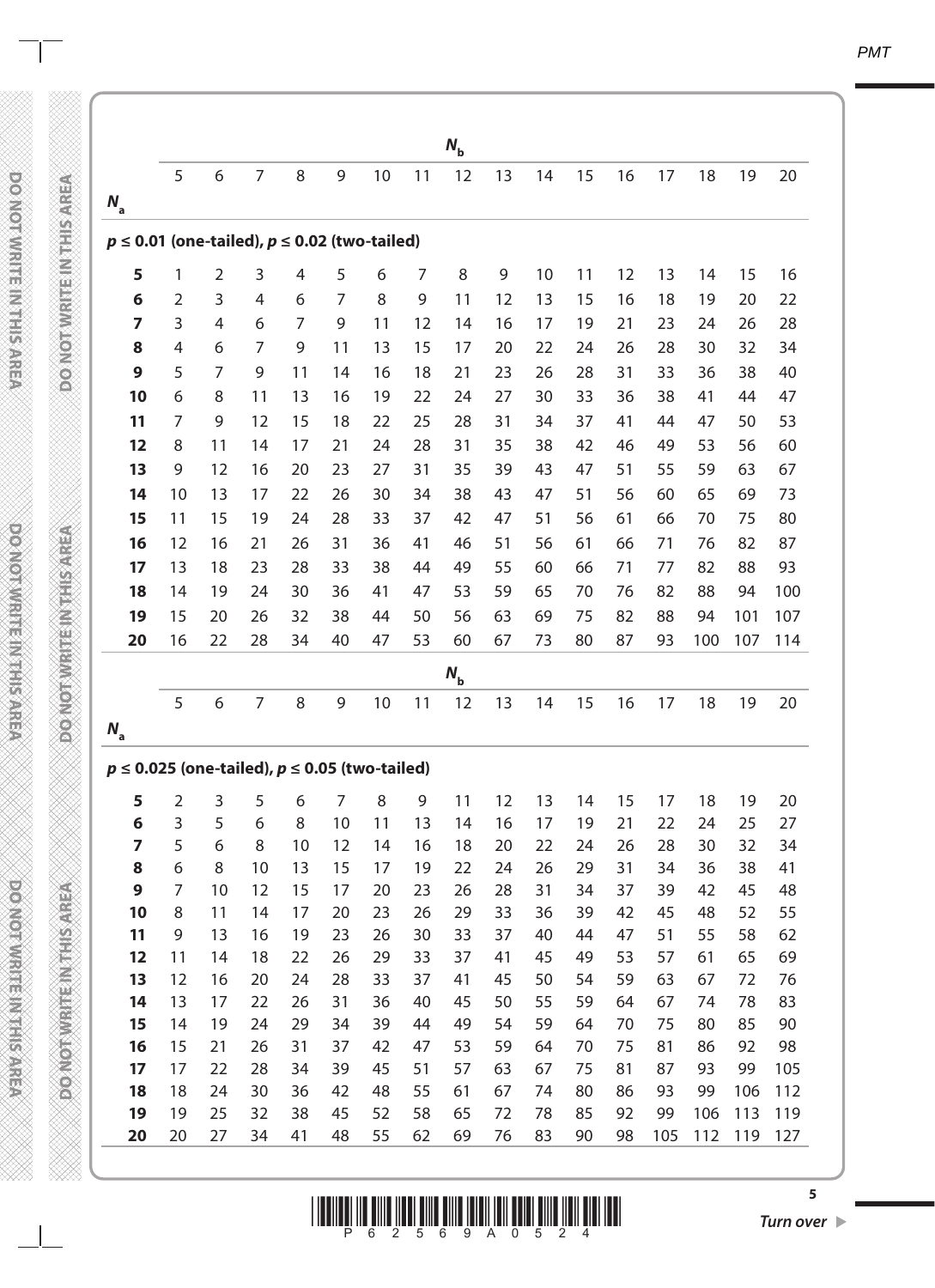DO NOTWRITE IN THIS AREA

**DOOMORDERMENS AREA** 

**DO NOT METER INTERNETARE** 

|                                                       |                  |                |                |                |                |                |                | $N_{\rm b}$ |                |                |    |    |    |    |    |     |
|-------------------------------------------------------|------------------|----------------|----------------|----------------|----------------|----------------|----------------|-------------|----------------|----------------|----|----|----|----|----|-----|
|                                                       | 5                | 6              | 7              | 8              | 9              | 10             | 11             | 12          | 13             | 14             | 15 | 16 | 17 | 18 | 19 | 20  |
| $N_{\rm a}$                                           |                  |                |                |                |                |                |                |             |                |                |    |    |    |    |    |     |
| $p \le 0.005$ (one-tailed), $p \le 0.01$ (two-tailed) |                  |                |                |                |                |                |                |             |                |                |    |    |    |    |    |     |
| 5                                                     | $\boldsymbol{0}$ | 1              | 1              | $\overline{2}$ | 3              | $\overline{4}$ | 5              | 6           | $\overline{7}$ | $\overline{7}$ | 8  | 9  | 10 | 11 | 12 | 13  |
| 6                                                     | 1                | $\overline{2}$ | 3              | $\overline{4}$ | 5              | 6              | $\overline{7}$ | 9           | 10             | 11             | 12 | 13 | 15 | 16 | 17 | 18  |
| $\overline{\mathbf{z}}$                               | 1                | 3              | $\overline{4}$ | 6              | $\overline{7}$ | 9              | 10             | 12          | 13             | 15             | 16 | 18 | 19 | 21 | 22 | 24  |
| 8                                                     | $\overline{2}$   | $\overline{4}$ | 6              | $\overline{7}$ | 9              | 11             | 13             | 15          | 17             | 18             | 20 | 22 | 24 | 26 | 28 | 30  |
| 9                                                     | 3                | 5              | $\overline{7}$ | 9              | 11             | 13             | 16             | 18          | 20             | 22             | 24 | 27 | 29 | 31 | 33 | 36  |
| 10                                                    | $\overline{4}$   | 6              | 9              | 11             | 13             | 16             | 18             | 21          | 24             | 26             | 29 | 31 | 34 | 37 | 39 | 42  |
| 11                                                    | 5                | 7              | 10             | 13             | 16             | 18             | 21             | 24          | 27             | 30             | 33 | 36 | 39 | 42 | 45 | 48  |
| 12                                                    | 6                | 9              | 12             | 15             | 18             | 21             | 24             | 27          | 31             | 34             | 37 | 41 | 44 | 47 | 51 | 54  |
| 13                                                    | $\overline{7}$   | 10             | 13             | 17             | 20             | 24             | 27             | 31          | 34             | 38             | 42 | 45 | 49 | 53 | 56 | 60  |
| 14                                                    | 7                | 11             | 15             | 18             | 22             | 26             | 30             | 34          | 38             | 42             | 46 | 50 | 54 | 58 | 63 | 67  |
| 15                                                    | 8                | 12             | 16             | 20             | 24             | 29             | 33             | 37          | 42             | 46             | 51 | 55 | 60 | 64 | 69 | 73  |
| 16                                                    | 9                | 13             | 18             | 22             | 27             | 31             | 36             | 41          | 45             | 50             | 55 | 60 | 65 | 70 | 74 | 79  |
| 17                                                    | 10               | 15             | 19             | 24             | 29             | 34             | 39             | 44          | 49             | 54             | 60 | 65 | 70 | 75 | 81 | 86  |
| 18                                                    | 11               | 16             | 21             | 26             | 31             | 37             | 42             | 47          | 53             | 58             | 64 | 70 | 75 | 81 | 87 | 92  |
| 19                                                    | 12               | 17             | 22             | 28             | 33             | 39             | 45             | 51          | 56             | 63             | 69 | 74 | 81 | 87 | 93 | 99  |
| 20                                                    | 13               | 18             | 24             | 30             | 36             | 42             | 48             | 54          | 60             | 67             | 73 | 79 | 86 | 92 | 99 | 105 |

**The calculated value must be equal to or less than the critical value in this table for significance to be shown.**

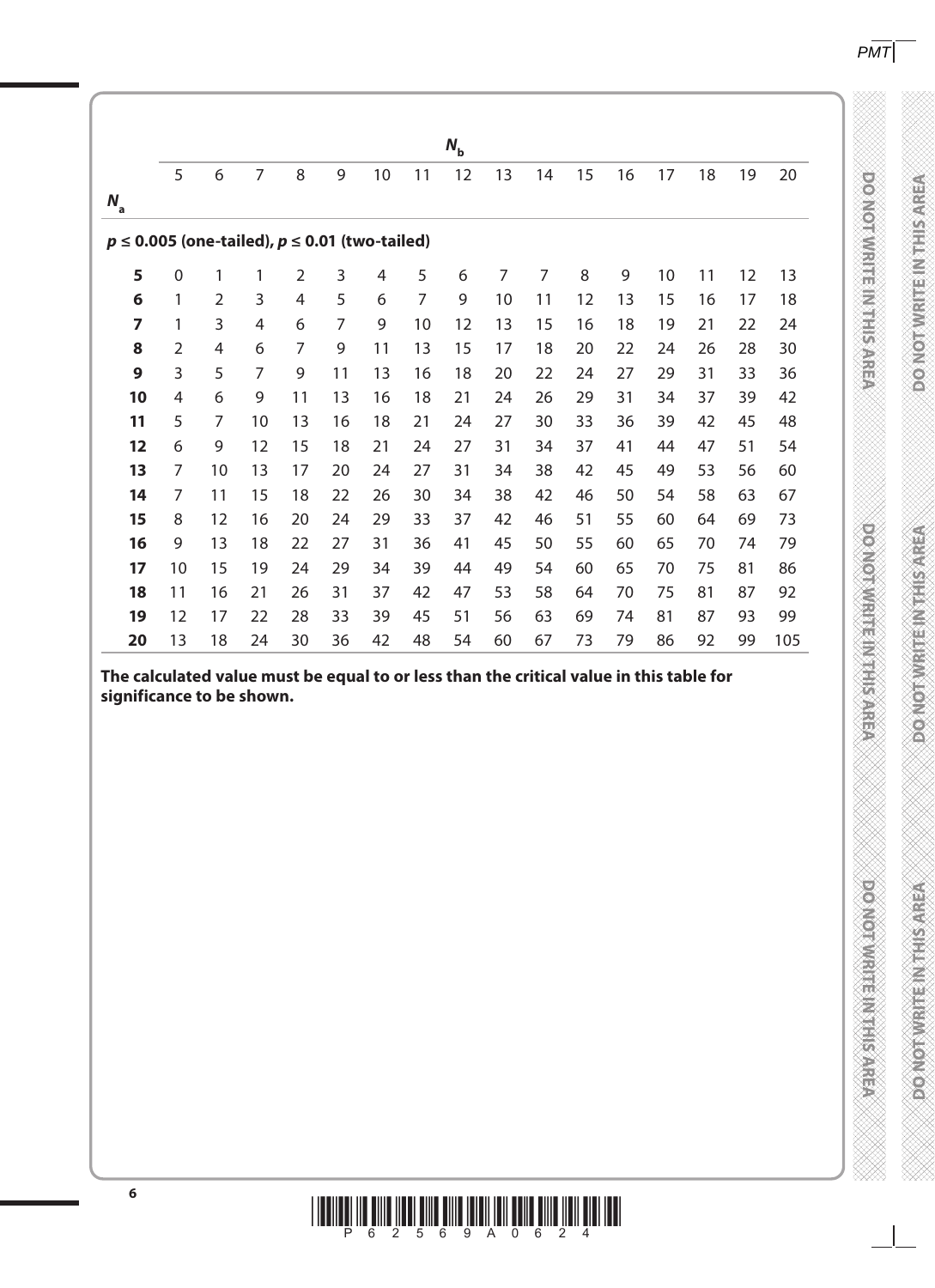## **Wilcoxon Signed Ranks test process**

- Calculate the difference between two scores by taking one from the other
- Rank the differences giving the smallest difference Rank 1

 Note: do not rank any differences of 0 and when adding the number of scores, do not count those with a difference of 0, and ignore the signs when calculating the difference

- Add up the ranks for positive differences
- Add up the ranks for negative differences
- T is the figure that is the smallest when the ranks are totalled (may be positive or negative)
- N is the number of scores left, ignore those with 0 difference

## **Critical values for the Wilcoxon Signed Ranks test**

|       |      | Level of significance for a one-tailed test |      |
|-------|------|---------------------------------------------|------|
|       | 0.05 | 0.025                                       | 0.01 |
|       |      | Level of significance for a two-tailed test |      |
| n     | 0.1  | 0.05                                        | 0.02 |
| $N=5$ | Ω    |                                             |      |
| 6     | 2    |                                             |      |
|       | 3    | 2                                           |      |
| 8     | 5    | 3                                           |      |
| 9     | 8    | 5                                           | 3    |
| 10    | 11   | 8                                           | 5    |
| 11    | 13   | 10                                          |      |
| 12    | 17   | 13                                          | 9    |

**The calculated value must be equal to or less than the critical value in this table for significance to be shown.**

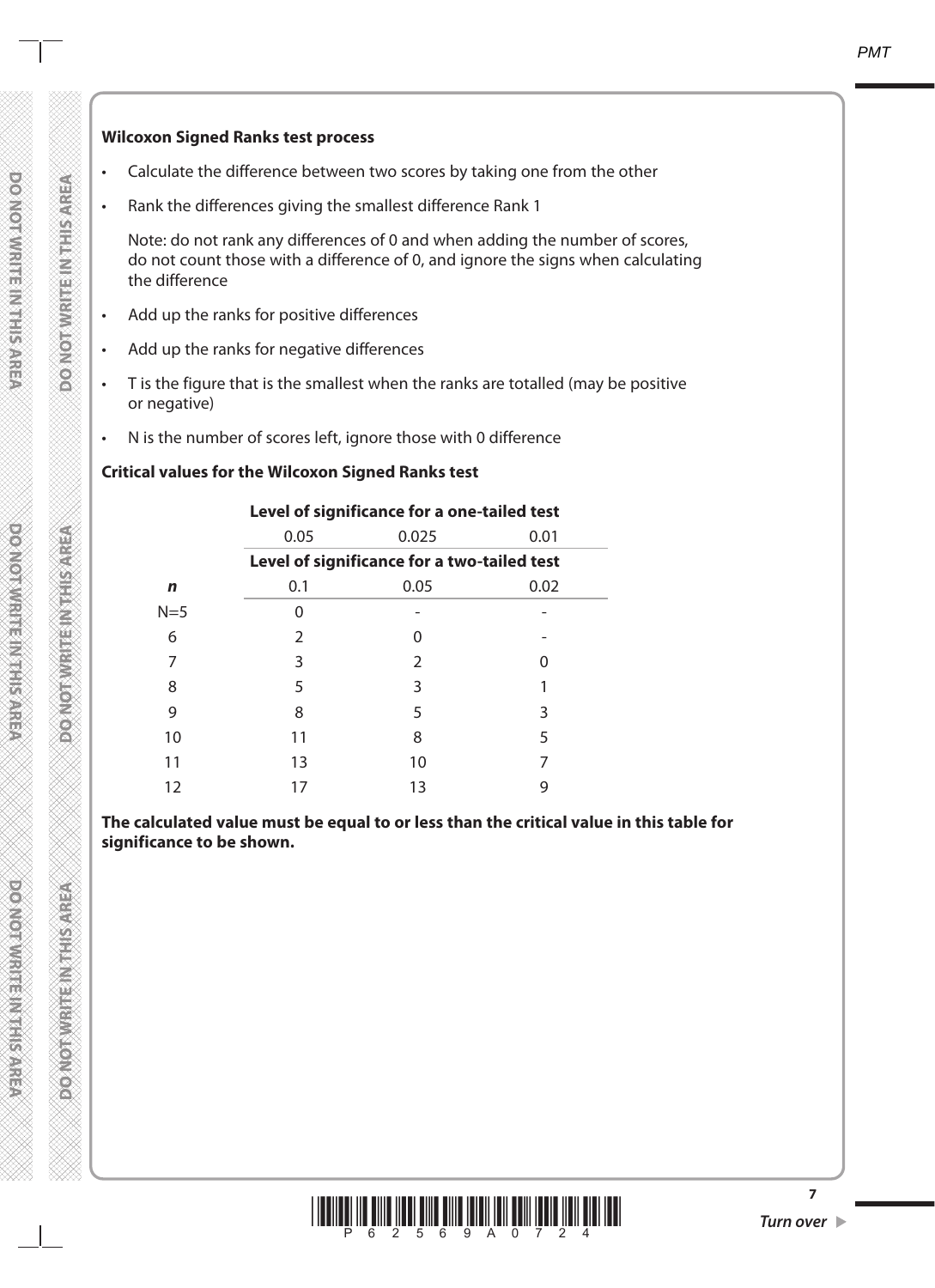| <b>Answer ALL questions.</b>                                                                                                                  |        |
|-----------------------------------------------------------------------------------------------------------------------------------------------|--------|
| <b>SECTION A: SOCIAL PSYCHOLOGY</b>                                                                                                           |        |
| Jamshid's school is proposing to implement a 'no parking zone' around the perimeter<br>of the school to improve road safety for the students. |        |
| He is planning to use a semi-structured interview to survey the parents of the<br>students to gather their views on the proposal.             |        |
| (a) Describe how Jamshid could recruit the parents of the students using a volunteer<br>sampling technique.                                   |        |
|                                                                                                                                               | (2)    |
|                                                                                                                                               |        |
|                                                                                                                                               |        |
|                                                                                                                                               |        |
|                                                                                                                                               |        |
|                                                                                                                                               |        |
| (b) Jamshid has chosen to use open questions for his semi-structured interview.                                                               |        |
| Define what is meant by an 'open question'.                                                                                                   | $\Box$ |
|                                                                                                                                               |        |
|                                                                                                                                               |        |
| (c) Jamshid was considering issues of subjectivity in relation to his<br>semi-structured interview.                                           |        |
| Define what is meant by the term 'subjectivity' as used in psychology.                                                                        | (1)    |
|                                                                                                                                               |        |
|                                                                                                                                               |        |
|                                                                                                                                               |        |

DO NOT WRITE IN THIS AREA

**DOMOTIVES IN THE AREA** 

DO NOT WELFT IN THE ALL STATES

888888

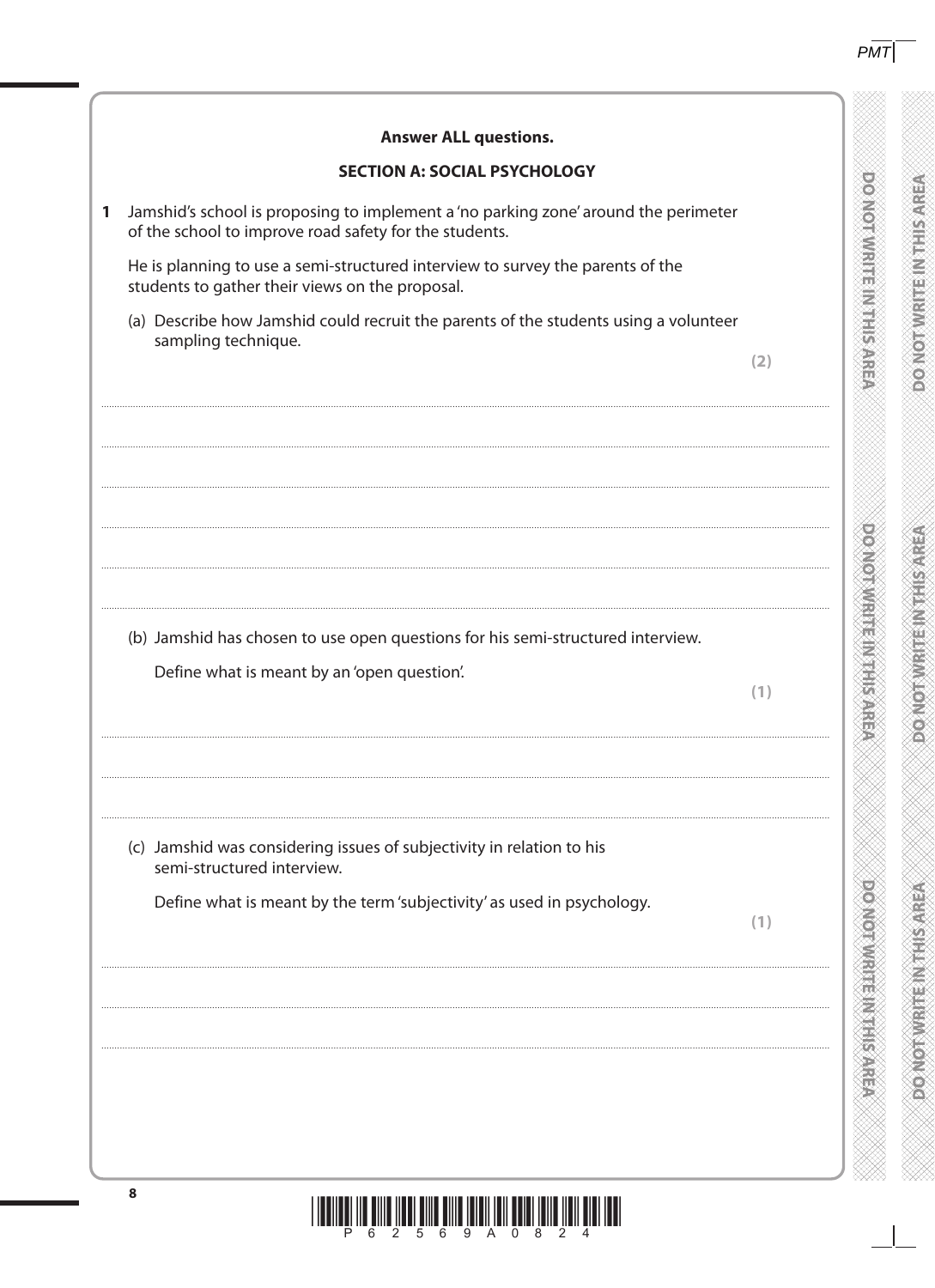|   | (d) Explain two strengths of Jamshid using a semi-structured interview for his study. | (4) |
|---|---------------------------------------------------------------------------------------|-----|
|   |                                                                                       |     |
|   |                                                                                       |     |
|   |                                                                                       |     |
|   |                                                                                       |     |
|   |                                                                                       |     |
|   |                                                                                       |     |
| 2 |                                                                                       |     |
|   |                                                                                       |     |
|   |                                                                                       |     |
|   |                                                                                       |     |
|   |                                                                                       |     |
|   |                                                                                       |     |
|   |                                                                                       |     |
|   |                                                                                       |     |
|   | (e) Explain one improvement that Jamshid could make to his study.                     | (2) |
|   |                                                                                       |     |
|   |                                                                                       |     |
|   |                                                                                       |     |
|   |                                                                                       |     |
|   |                                                                                       |     |
|   |                                                                                       |     |
|   | (Total for Question 1 = 10 marks)                                                     |     |
|   |                                                                                       |     |
|   |                                                                                       |     |
|   |                                                                                       |     |
|   |                                                                                       |     |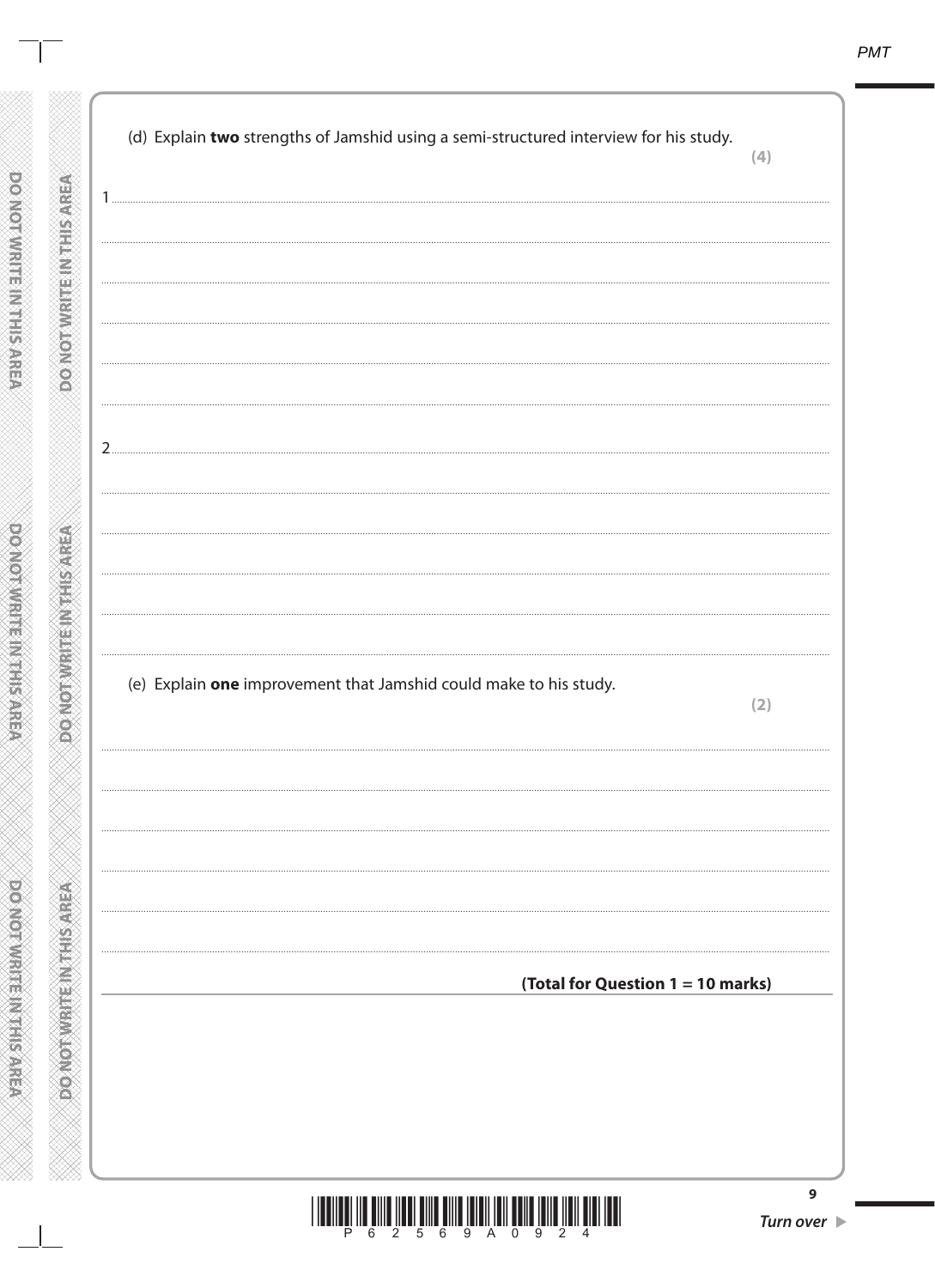| ۹ |  |
|---|--|
|   |  |

DO NOT WRITE IN THIS AREA

**DOMOTIVES IN THE AREA** 

RANDINAN SAN

DO NOT WIRE ENTERNAS AREA

| $\overline{\mathbf{2}}$ | In social psychology, you will have learned about one of the following<br>contemporary studies: |     |
|-------------------------|-------------------------------------------------------------------------------------------------|-----|
|                         | <b>Burger (2009)</b><br>$\bullet$                                                               |     |
|                         | Reicher and Haslam (2006)<br>$\bullet$                                                          |     |
|                         | • Cohrs et al. (2012).                                                                          |     |
|                         | (a) State one aim of your chosen contemporary study.                                            | (1) |
|                         |                                                                                                 |     |
|                         |                                                                                                 |     |
|                         |                                                                                                 |     |
|                         |                                                                                                 |     |
|                         | (b) Explain one strength of your chosen contemporary study.                                     | (2) |
|                         |                                                                                                 |     |
|                         |                                                                                                 |     |
|                         |                                                                                                 |     |
|                         |                                                                                                 |     |
|                         |                                                                                                 |     |
|                         |                                                                                                 |     |
|                         |                                                                                                 |     |
|                         | (Total for Question 2 = 3 marks)                                                                |     |
|                         |                                                                                                 |     |
|                         |                                                                                                 |     |
|                         |                                                                                                 |     |
|                         |                                                                                                 |     |
|                         |                                                                                                 |     |
|                         |                                                                                                 |     |
|                         |                                                                                                 |     |
|                         |                                                                                                 |     |
|                         |                                                                                                 |     |
|                         |                                                                                                 |     |
|                         |                                                                                                 |     |
|                         | 10                                                                                              |     |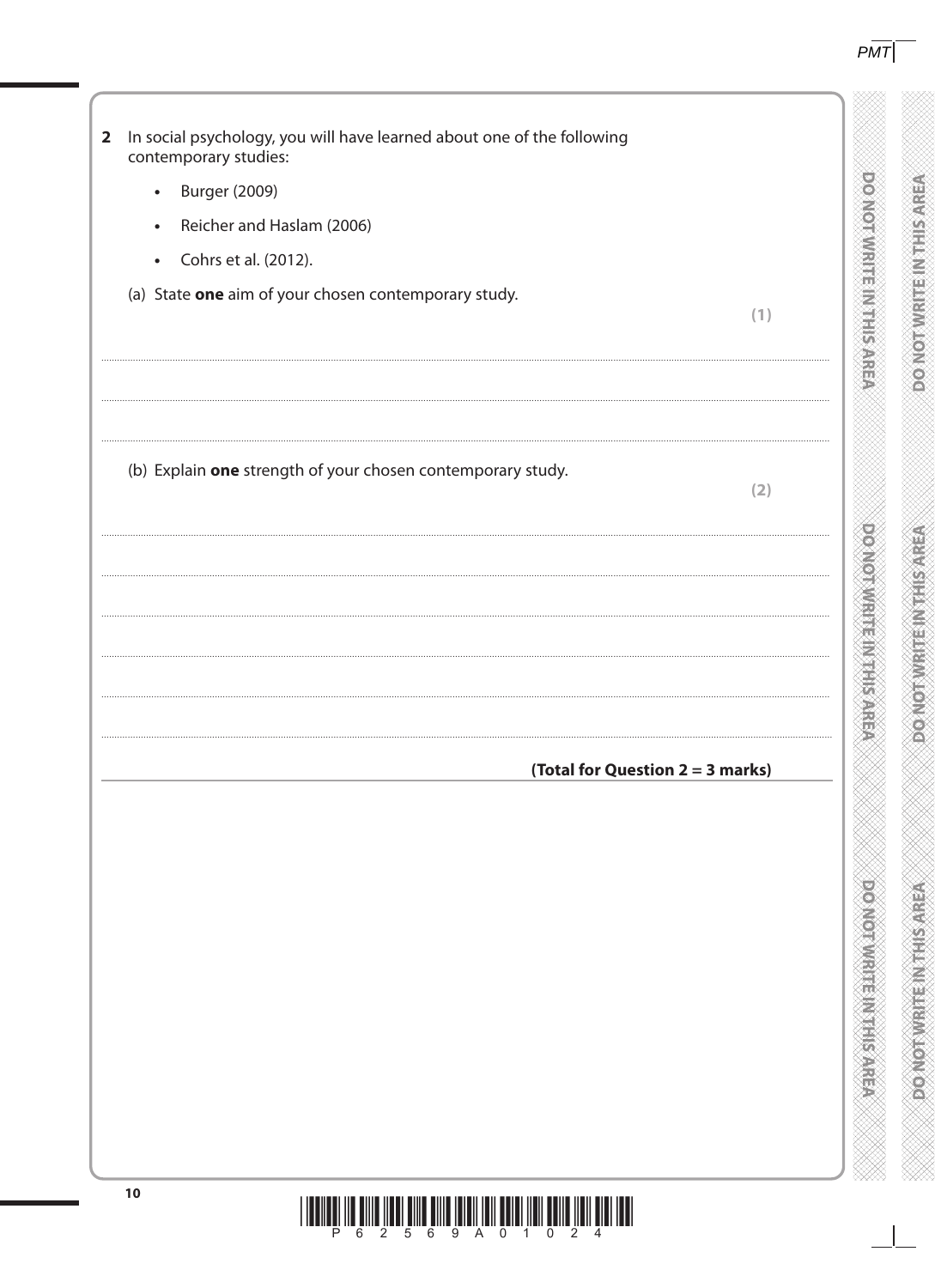|   | primary data.                                                                                                                                                         |                                  |     |
|---|-----------------------------------------------------------------------------------------------------------------------------------------------------------------------|----------------------------------|-----|
|   | (a) Describe how Fiona could collect primary data for her investigation.                                                                                              |                                  | (3) |
|   |                                                                                                                                                                       |                                  |     |
|   |                                                                                                                                                                       |                                  |     |
|   |                                                                                                                                                                       |                                  |     |
|   |                                                                                                                                                                       |                                  |     |
|   |                                                                                                                                                                       |                                  |     |
|   |                                                                                                                                                                       |                                  |     |
|   |                                                                                                                                                                       |                                  |     |
|   | (b) Using your knowledge of social identity theory, give two reasons why the residents<br>may be more likely to be friends with residents who share the same hobbies. |                                  | (2) |
|   |                                                                                                                                                                       |                                  |     |
|   |                                                                                                                                                                       |                                  |     |
|   |                                                                                                                                                                       |                                  |     |
|   |                                                                                                                                                                       |                                  |     |
|   |                                                                                                                                                                       |                                  |     |
| 2 |                                                                                                                                                                       | (Total for Question 3 = 5 marks) |     |

Turn over  $\blacktriangleright$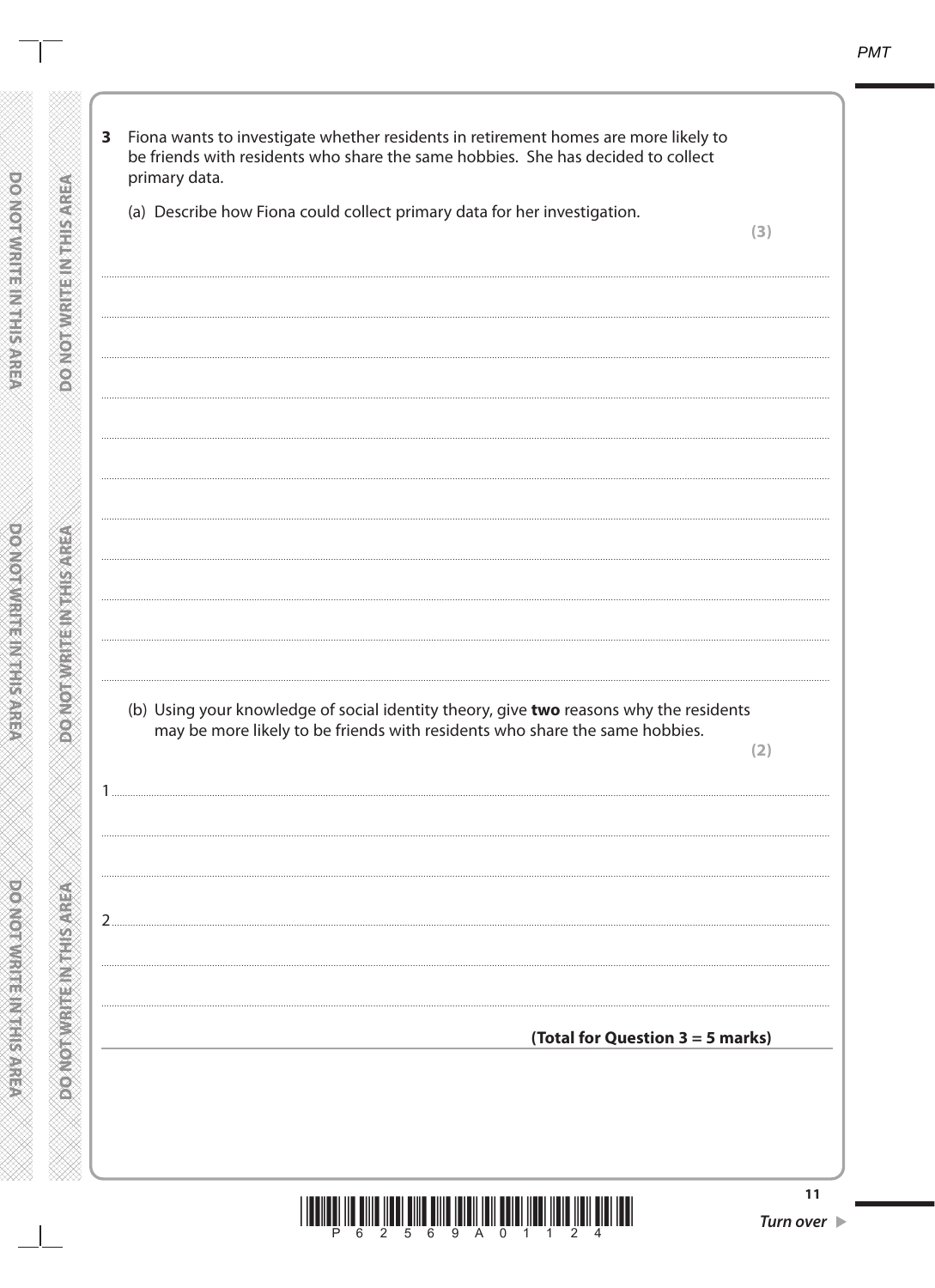| 4 | In social psychology you will have studied individual differences in obedience, such<br>as personality. |                                |
|---|---------------------------------------------------------------------------------------------------------|--------------------------------|
|   | Describe how personality may affect obedience.                                                          |                                |
|   |                                                                                                         | <b>DOMOINMENT NILLIES AREA</b> |
|   |                                                                                                         |                                |
|   |                                                                                                         |                                |
|   |                                                                                                         |                                |
|   |                                                                                                         |                                |
|   |                                                                                                         |                                |
|   |                                                                                                         |                                |
|   |                                                                                                         |                                |
|   |                                                                                                         |                                |
|   |                                                                                                         |                                |
|   |                                                                                                         |                                |
|   |                                                                                                         |                                |
|   |                                                                                                         |                                |
|   | (Total for Question 4 = 3 marks)                                                                        | <b>DOMORATIVE IN THE PARE</b>  |
|   |                                                                                                         |                                |
|   |                                                                                                         |                                |
|   |                                                                                                         |                                |
|   |                                                                                                         |                                |
|   |                                                                                                         |                                |
|   |                                                                                                         |                                |
|   |                                                                                                         |                                |
|   |                                                                                                         | <b>PONDOMIC PROPERTIES</b>     |
|   |                                                                                                         |                                |
|   |                                                                                                         |                                |
|   |                                                                                                         |                                |
|   |                                                                                                         |                                |
|   | 12<br><u> I THE THE RITH OTHER THE RITH BILLE THE THILL THE BRIEF THEIR THEIR THEIR THE THE T</u>       |                                |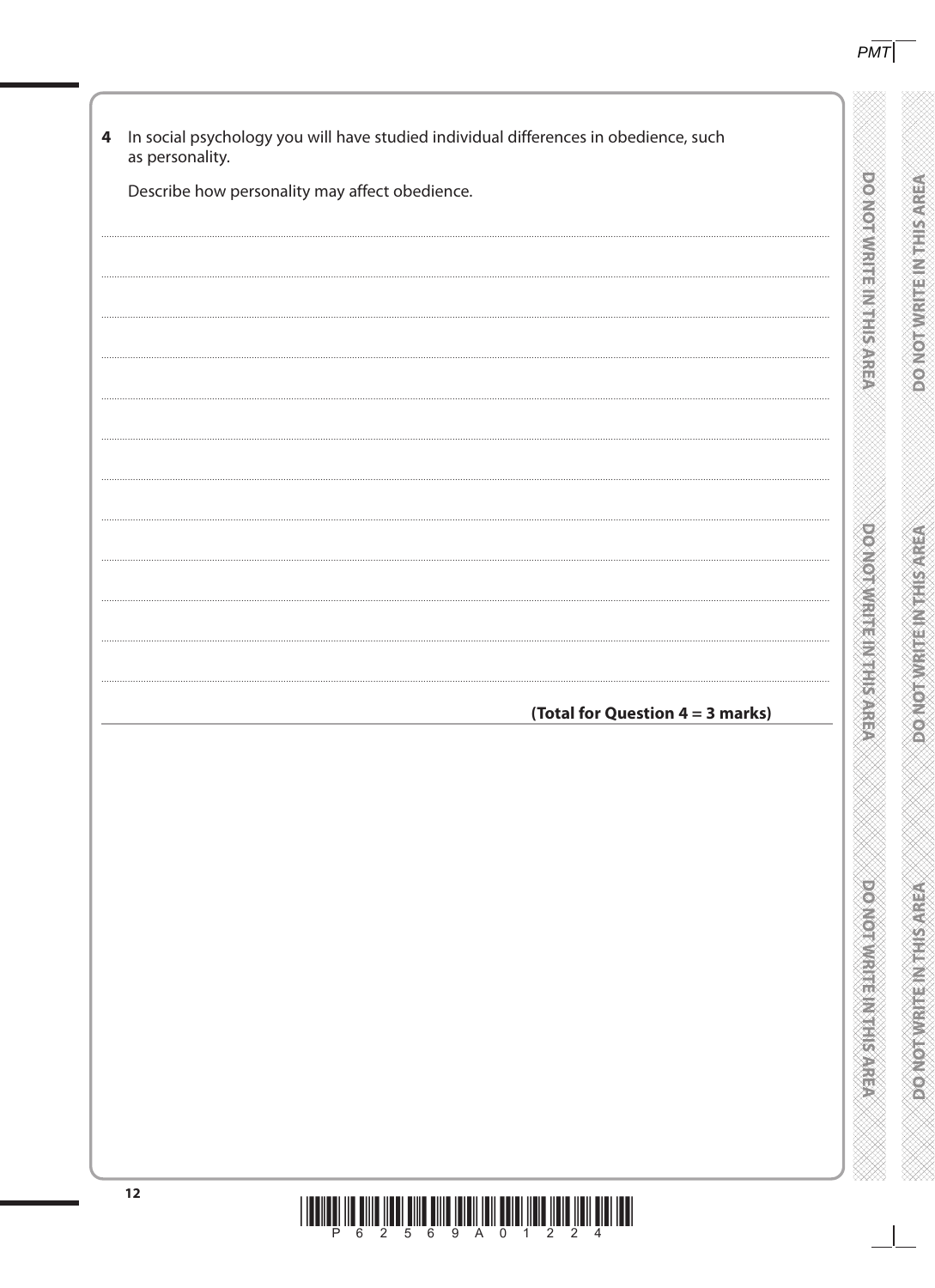| Evaluate social impact theory as an explanation of obedience.<br>5 <sub>5</sub> |                                                                                                                                                                                                                                                                                                                                                                                                                                                               |                                 |
|---------------------------------------------------------------------------------|---------------------------------------------------------------------------------------------------------------------------------------------------------------------------------------------------------------------------------------------------------------------------------------------------------------------------------------------------------------------------------------------------------------------------------------------------------------|---------------------------------|
|                                                                                 |                                                                                                                                                                                                                                                                                                                                                                                                                                                               | (8)                             |
|                                                                                 |                                                                                                                                                                                                                                                                                                                                                                                                                                                               |                                 |
|                                                                                 |                                                                                                                                                                                                                                                                                                                                                                                                                                                               |                                 |
| <b>ABBASILING IN STRANGONIO</b><br>                                             |                                                                                                                                                                                                                                                                                                                                                                                                                                                               |                                 |
|                                                                                 |                                                                                                                                                                                                                                                                                                                                                                                                                                                               |                                 |
|                                                                                 |                                                                                                                                                                                                                                                                                                                                                                                                                                                               |                                 |
|                                                                                 |                                                                                                                                                                                                                                                                                                                                                                                                                                                               |                                 |
|                                                                                 |                                                                                                                                                                                                                                                                                                                                                                                                                                                               |                                 |
|                                                                                 |                                                                                                                                                                                                                                                                                                                                                                                                                                                               |                                 |
|                                                                                 |                                                                                                                                                                                                                                                                                                                                                                                                                                                               |                                 |
|                                                                                 |                                                                                                                                                                                                                                                                                                                                                                                                                                                               |                                 |
|                                                                                 |                                                                                                                                                                                                                                                                                                                                                                                                                                                               |                                 |
|                                                                                 |                                                                                                                                                                                                                                                                                                                                                                                                                                                               |                                 |
| <b>MOTENGER BREEK SARES</b>                                                     |                                                                                                                                                                                                                                                                                                                                                                                                                                                               |                                 |
|                                                                                 |                                                                                                                                                                                                                                                                                                                                                                                                                                                               |                                 |
|                                                                                 |                                                                                                                                                                                                                                                                                                                                                                                                                                                               |                                 |
|                                                                                 |                                                                                                                                                                                                                                                                                                                                                                                                                                                               |                                 |
|                                                                                 |                                                                                                                                                                                                                                                                                                                                                                                                                                                               |                                 |
|                                                                                 |                                                                                                                                                                                                                                                                                                                                                                                                                                                               |                                 |
|                                                                                 |                                                                                                                                                                                                                                                                                                                                                                                                                                                               |                                 |
|                                                                                 |                                                                                                                                                                                                                                                                                                                                                                                                                                                               |                                 |
|                                                                                 |                                                                                                                                                                                                                                                                                                                                                                                                                                                               |                                 |
|                                                                                 |                                                                                                                                                                                                                                                                                                                                                                                                                                                               |                                 |
| <b>PONOTWEITENMIESARE</b>                                                       |                                                                                                                                                                                                                                                                                                                                                                                                                                                               |                                 |
|                                                                                 |                                                                                                                                                                                                                                                                                                                                                                                                                                                               |                                 |
|                                                                                 |                                                                                                                                                                                                                                                                                                                                                                                                                                                               |                                 |
|                                                                                 |                                                                                                                                                                                                                                                                                                                                                                                                                                                               |                                 |
|                                                                                 |                                                                                                                                                                                                                                                                                                                                                                                                                                                               | 13                              |
|                                                                                 | $\begin{array}{c} \text{if} \ \text{if} \ \text{if} \ \text{if} \ \text{if} \ \text{if} \ \text{if} \ \text{if} \ \text{if} \ \text{if} \ \text{if} \ \text{if} \ \text{if} \ \text{if} \ \text{if} \ \text{if} \ \text{if} \ \text{if} \ \text{if} \ \text{if} \ \text{if} \ \text{if} \ \text{if} \ \text{if} \ \text{if} \ \text{if} \ \text{if} \ \text{if} \ \text{if} \ \text{if} \ \text{if} \ \text{if} \ \text{if} \ \text{if} \ \text{if} \ \text{$ | Turn over $\blacktriangleright$ |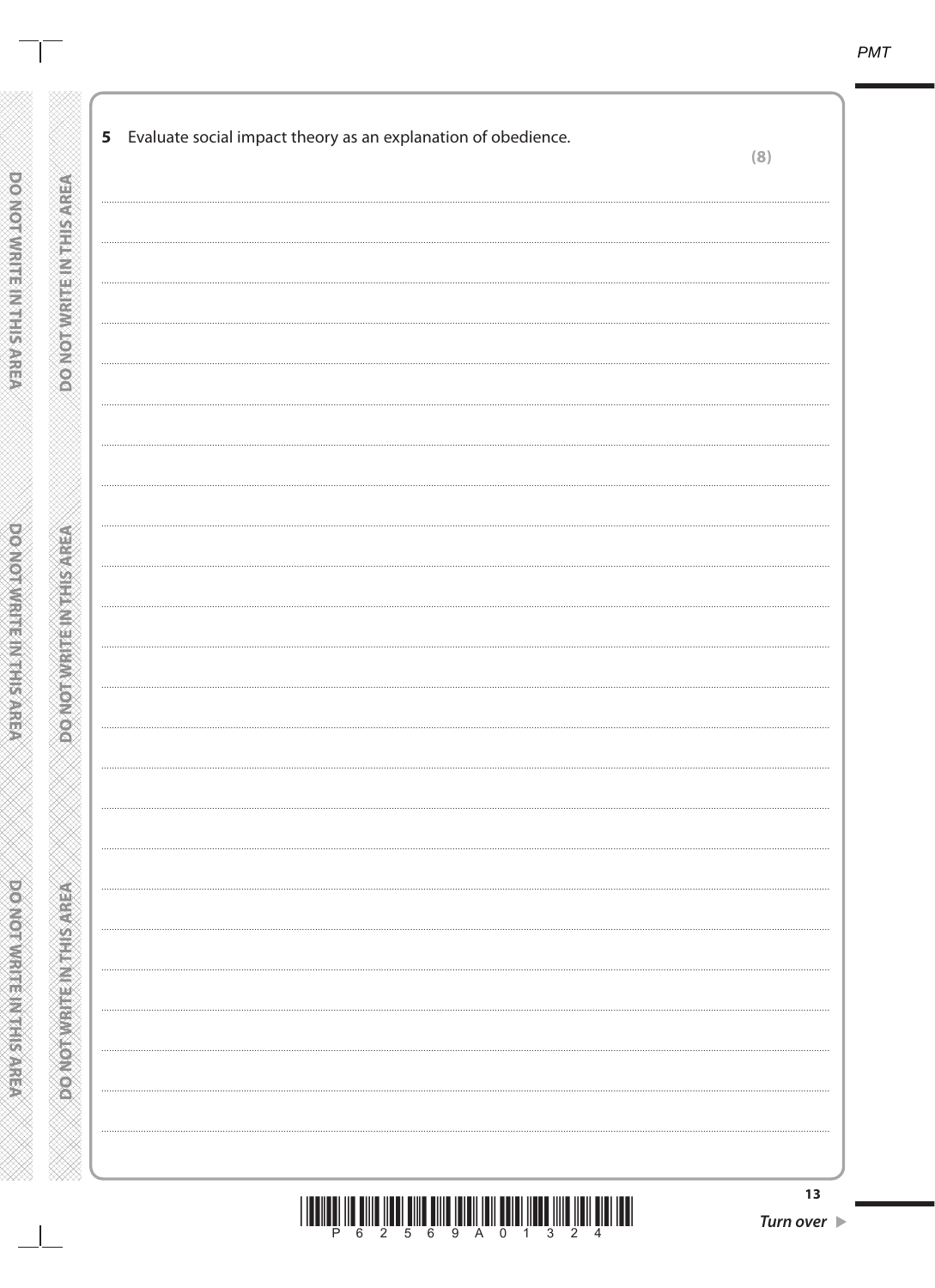| (Total for Question 5 = 8 marks)      |
|---------------------------------------|
| <b>TOTAL FOR SECTION A = 29 MARKS</b> |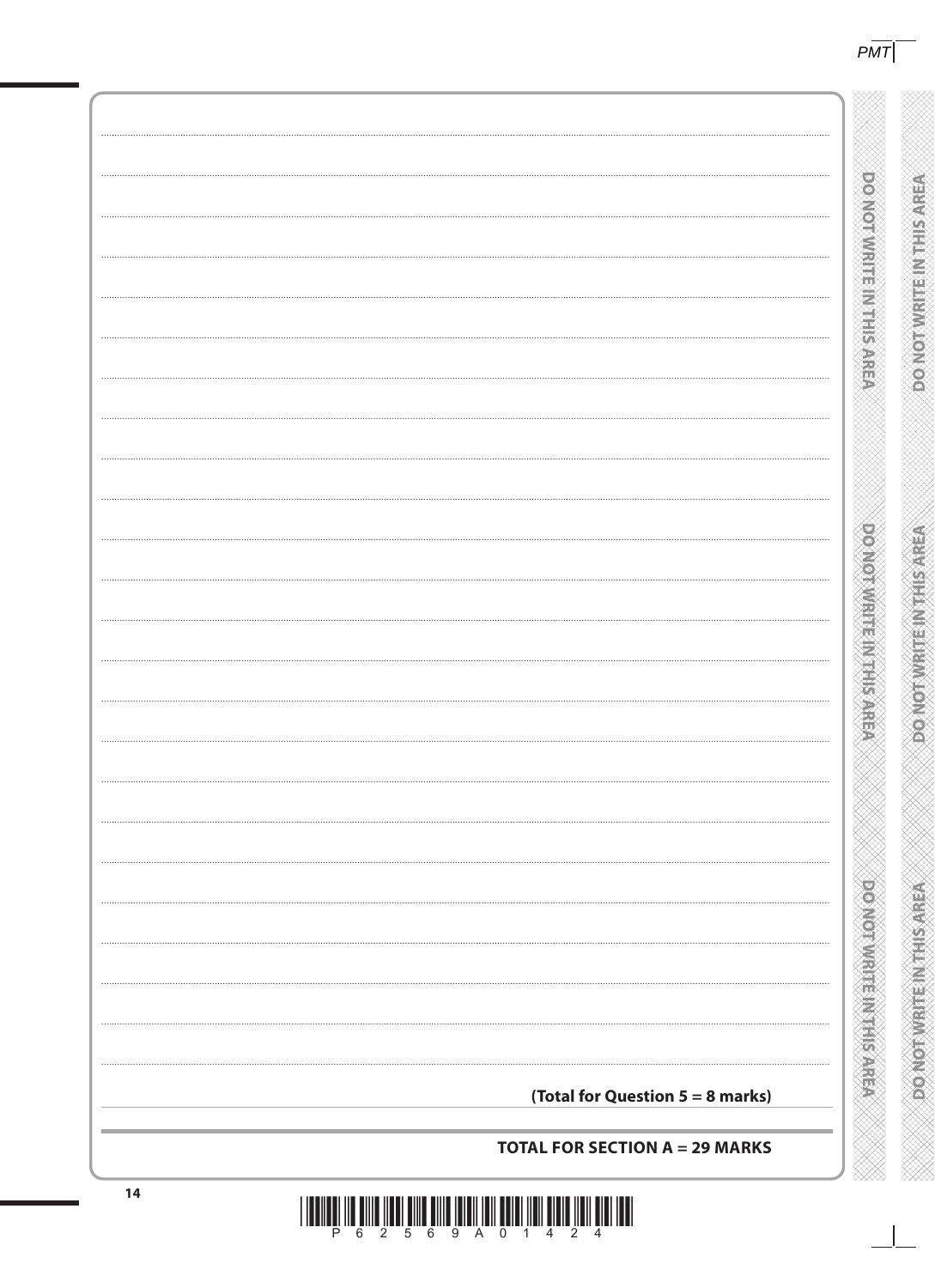| <b>SECTION B: COGNITIVE PSYCHOLOGY</b>                                                                                                                                     |     |  |  |
|----------------------------------------------------------------------------------------------------------------------------------------------------------------------------|-----|--|--|
| Bernadette carried out an experiment to investigate whether noise affects concentration.                                                                                   |     |  |  |
| She asked the participants to complete a Word Search puzzle while a radio was playing<br>loudly. The participants were given one minute to find as many words as possible. |     |  |  |
| The same participants were given a different Word Search puzzle and once again<br>given one minute to find as many words as possible but without the radio playing.        |     |  |  |
| (a) Identify the independent variable (IV) in the experiment conducted by Bernadette.                                                                                      | (1) |  |  |
| (b) Bernadette used a repeated measures design in her experiment.                                                                                                          |     |  |  |
| Explain one strength and one weakness of using a repeated measures design.                                                                                                 | (4) |  |  |
| Strength                                                                                                                                                                   |     |  |  |
|                                                                                                                                                                            |     |  |  |
|                                                                                                                                                                            |     |  |  |
|                                                                                                                                                                            |     |  |  |
|                                                                                                                                                                            |     |  |  |
|                                                                                                                                                                            |     |  |  |
|                                                                                                                                                                            |     |  |  |
| Weakness                                                                                                                                                                   |     |  |  |
|                                                                                                                                                                            |     |  |  |
|                                                                                                                                                                            |     |  |  |
|                                                                                                                                                                            |     |  |  |
|                                                                                                                                                                            |     |  |  |
|                                                                                                                                                                            |     |  |  |
|                                                                                                                                                                            |     |  |  |
|                                                                                                                                                                            |     |  |  |
|                                                                                                                                                                            |     |  |  |
|                                                                                                                                                                            |     |  |  |
|                                                                                                                                                                            | 15  |  |  |

**DO NOT WRITE IN THIS AREA** 

DO NOT WRITE INTHIS AREA

**DONOTWRITEINTHISAREA** 

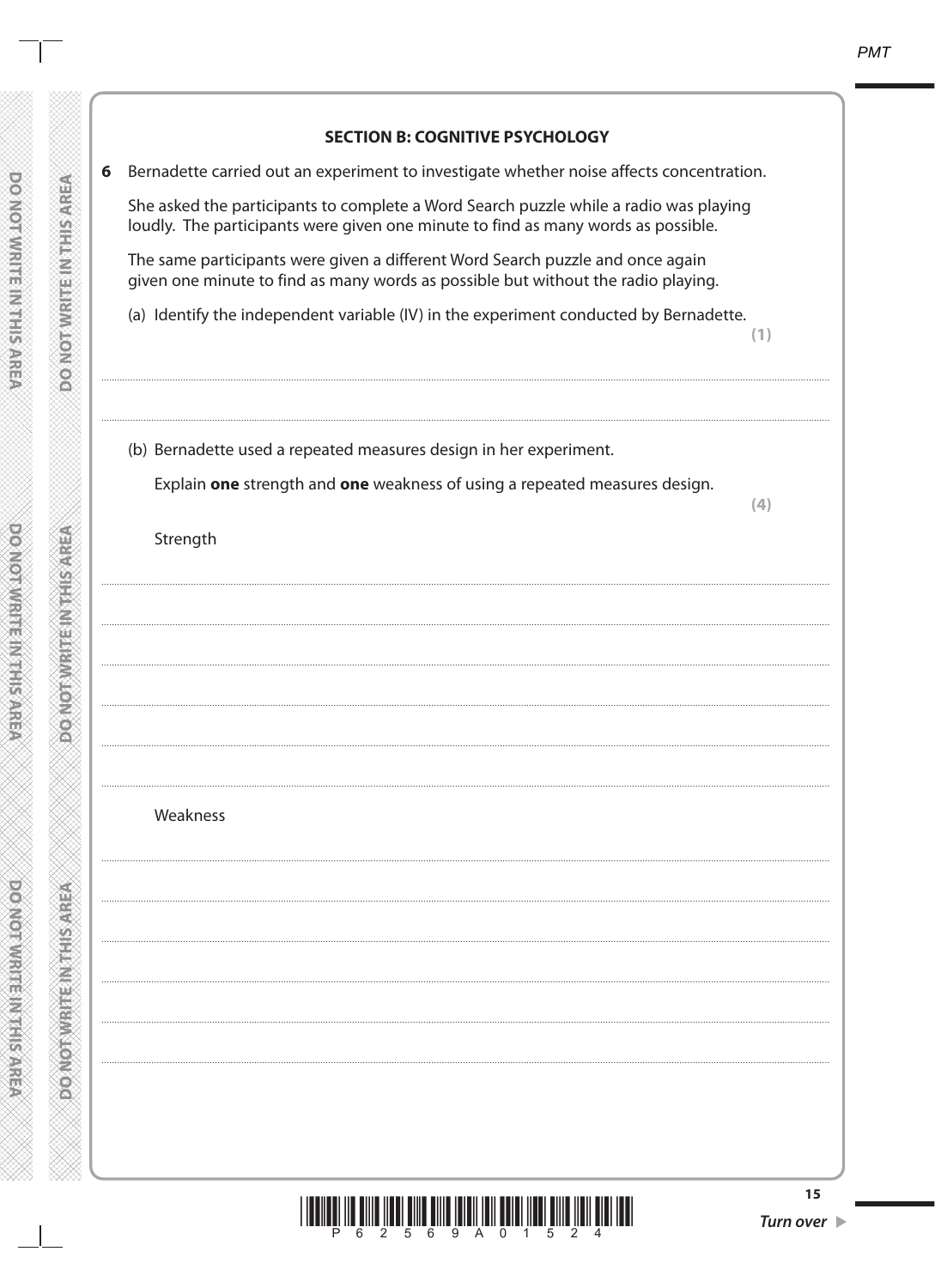**DOONOTWITTEINTHISAREA** 

DONOTWRITE MITHISAREA

**(4)**

(c) Bernadette decided to carry out a statistical test on her data. She used a Wilcoxon Signed Ranks test.

Complete **Table 1** and calculate the Wilcoxon Signed Ranks test for Bernadette's data.

**Participant Number of words found in the Word Search puzzle with radio playing loudly Number of words found in the Word Search puzzle without the radio playing Difference** Rank Rank if **positive Rank if negative** A | 8 | 11 B 7 7 7 C | 9 | 16 D | 11 | 12 E | 13 | 18 F | 9 | 8 G | 8 | 16 H | 5 | 17 I 13 11 J 6 17

**Total:**

## **Table 1**

# **SPACE FOR CALCULATIONS**

Wilcoxon T value ..............................................................

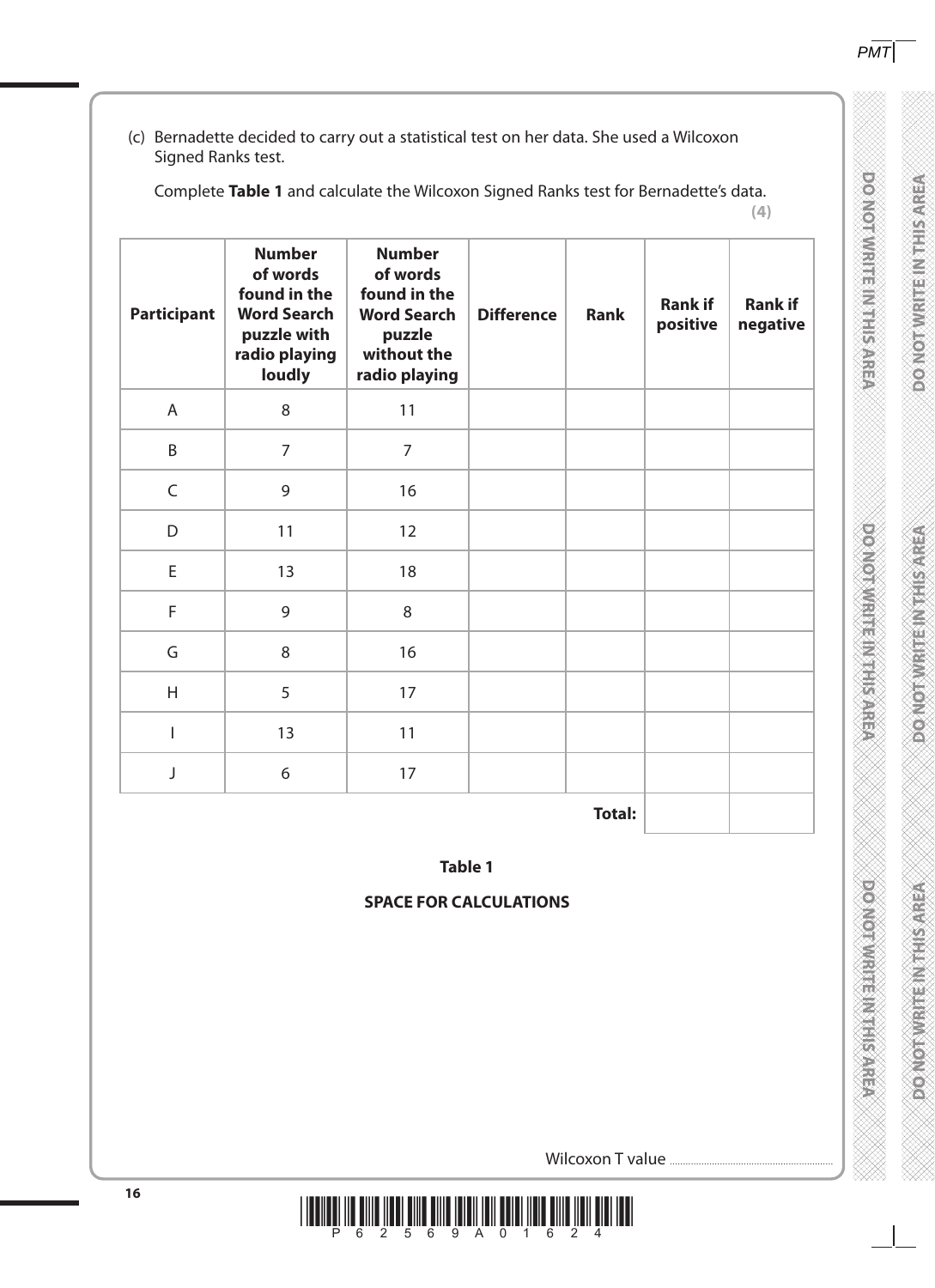|                                | (d) Explain one improvement Bernadette could have made to her experiment. | (2)             |
|--------------------------------|---------------------------------------------------------------------------|-----------------|
| <b>DO NOTWRITE INTHIS AREA</b> |                                                                           |                 |
|                                |                                                                           |                 |
|                                | (Total for Question 6 = 11 marks)                                         |                 |
|                                |                                                                           |                 |
| <b>PONOTIVE TENTHIS AREA</b>   |                                                                           |                 |
|                                |                                                                           |                 |
|                                |                                                                           |                 |
| DO NOT WRITE IN THIS AREA      |                                                                           |                 |
|                                |                                                                           |                 |
|                                |                                                                           | 17<br>Turn over |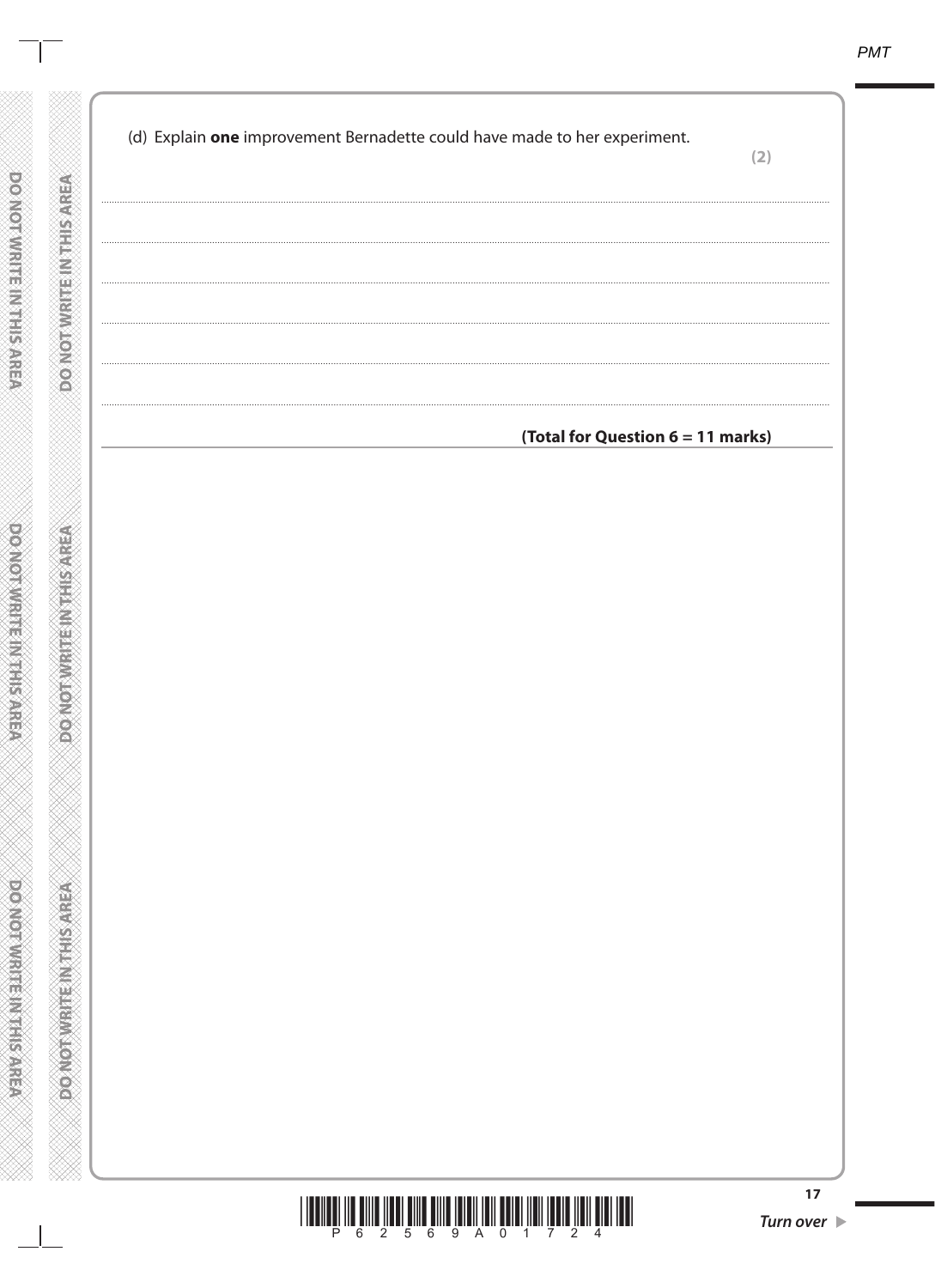| and Hitch, 1974).                               |                                                       |                                  |
|-------------------------------------------------|-------------------------------------------------------|----------------------------------|
| (a) Describe the visuospatial sketchpad (VSSP). |                                                       | (2)                              |
|                                                 |                                                       |                                  |
|                                                 |                                                       |                                  |
|                                                 |                                                       |                                  |
|                                                 |                                                       |                                  |
|                                                 |                                                       |                                  |
|                                                 |                                                       |                                  |
|                                                 |                                                       |                                  |
|                                                 | (b) Explain one strength of the working memory model. |                                  |
|                                                 |                                                       | (2)                              |
|                                                 |                                                       |                                  |
|                                                 |                                                       |                                  |
|                                                 |                                                       |                                  |
|                                                 |                                                       |                                  |
|                                                 |                                                       |                                  |
|                                                 |                                                       |                                  |
|                                                 |                                                       |                                  |
|                                                 |                                                       | (Total for Question 7 = 4 marks) |
|                                                 |                                                       |                                  |
|                                                 |                                                       |                                  |
|                                                 |                                                       |                                  |
|                                                 |                                                       |                                  |
|                                                 |                                                       |                                  |
|                                                 |                                                       |                                  |
|                                                 |                                                       |                                  |
|                                                 |                                                       |                                  |
|                                                 |                                                       |                                  |
|                                                 |                                                       |                                  |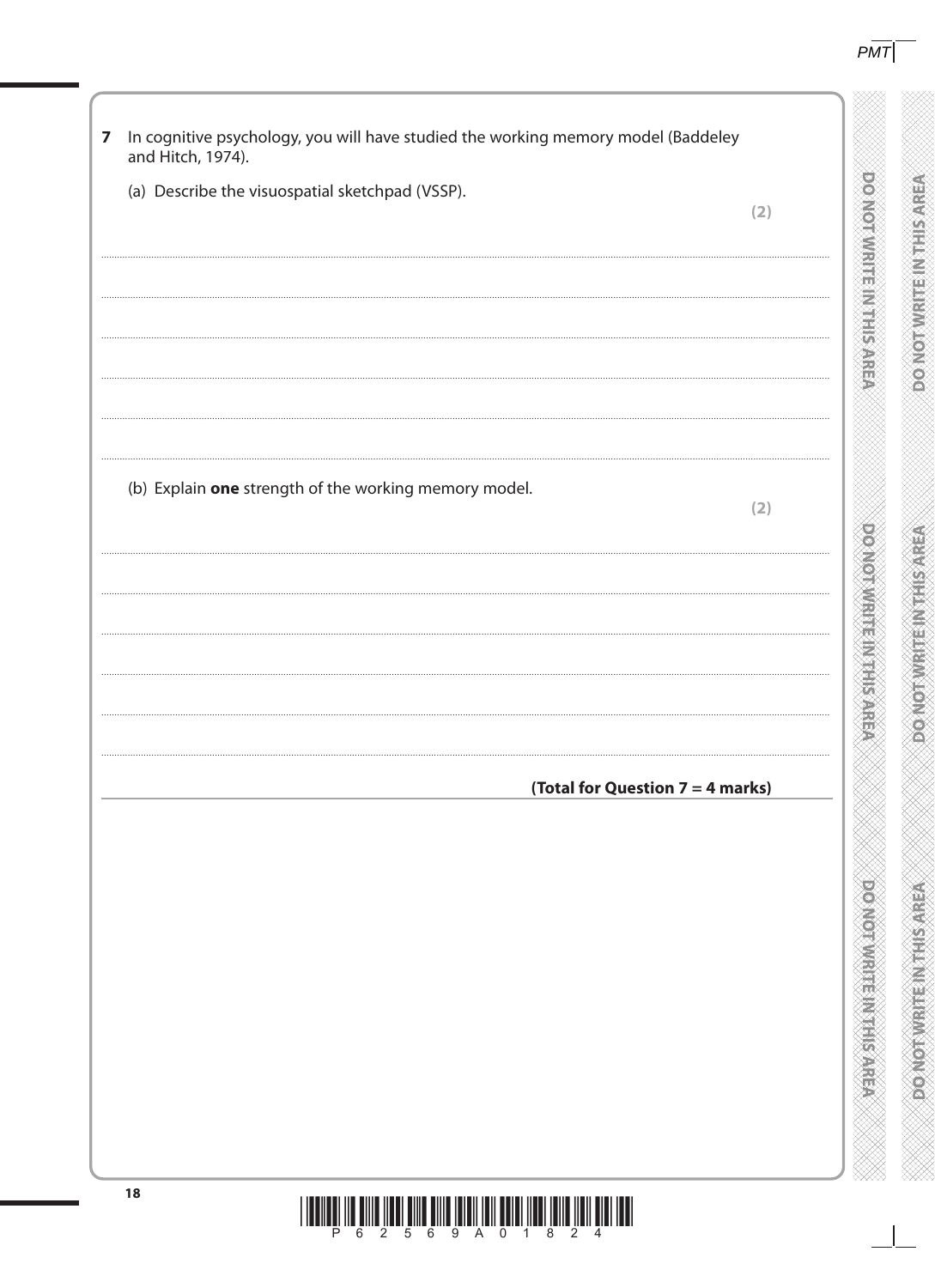| investigation.<br>(a) State the hypothesis for your practical investigation in cognitive psychology. |     |
|------------------------------------------------------------------------------------------------------|-----|
|                                                                                                      | (2) |
|                                                                                                      |     |
|                                                                                                      |     |
|                                                                                                      |     |
|                                                                                                      |     |
|                                                                                                      |     |
| (b) Describe one way you controlled for situational variables in your practical                      |     |
| investigation in cognitive psychology.                                                               | (2) |
|                                                                                                      |     |
|                                                                                                      |     |
|                                                                                                      |     |
|                                                                                                      |     |
|                                                                                                      |     |
|                                                                                                      |     |
| (c) Explain one conclusion from your practical investigation in cognitive psychology.                | (2) |
|                                                                                                      |     |
|                                                                                                      |     |
|                                                                                                      |     |
|                                                                                                      |     |
|                                                                                                      |     |
|                                                                                                      |     |
| (Total for Question 8 = 6 marks)                                                                     |     |
|                                                                                                      |     |

**PROVIDED WATEIN THIS AREA**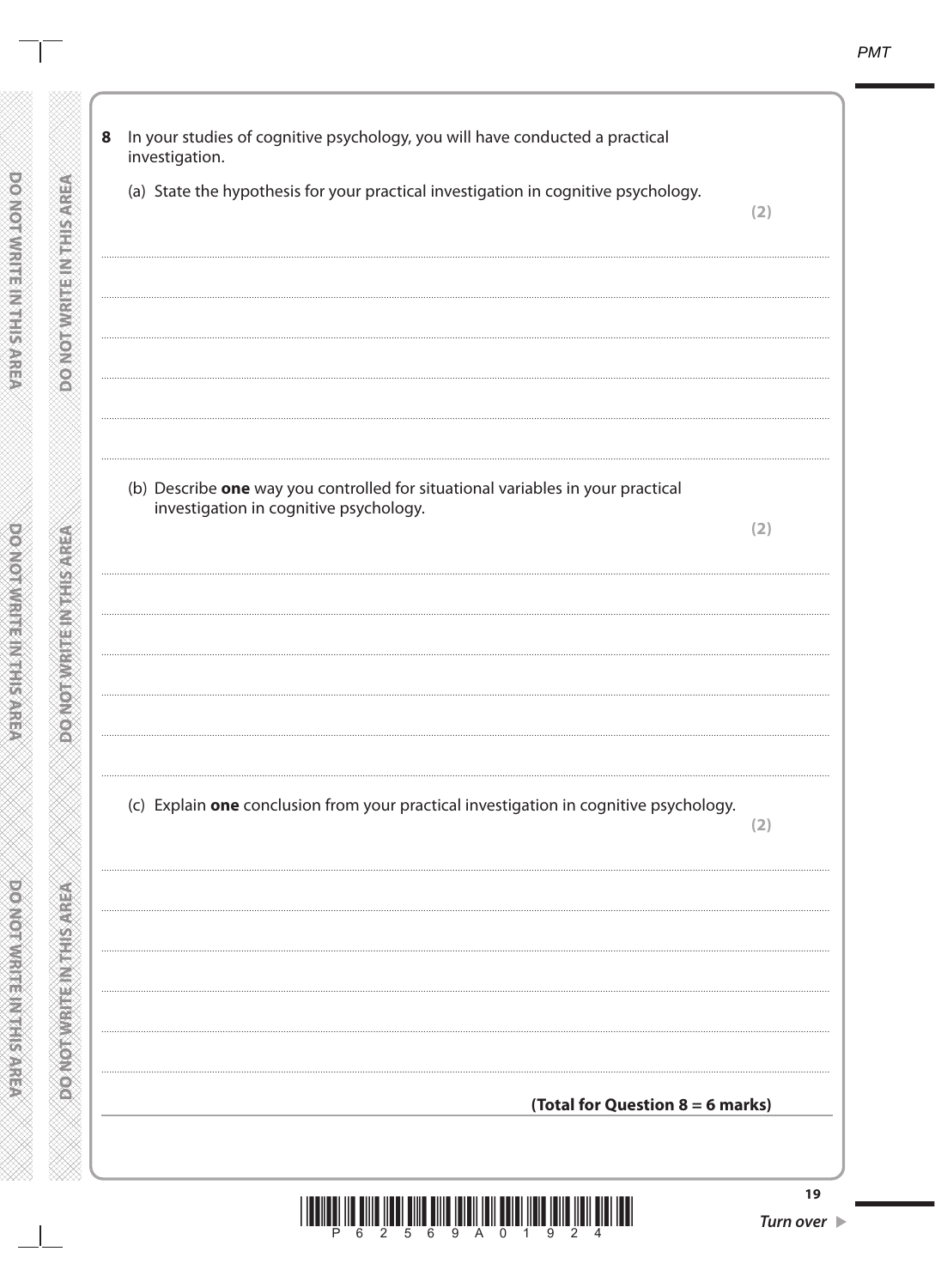| Evaluate Tulving's (1972) explanation of long-term memory.<br>$\mathbf{9}$ | (8)                                     |
|----------------------------------------------------------------------------|-----------------------------------------|
|                                                                            |                                         |
|                                                                            |                                         |
|                                                                            |                                         |
|                                                                            |                                         |
|                                                                            |                                         |
|                                                                            |                                         |
|                                                                            |                                         |
|                                                                            |                                         |
|                                                                            | <b>PLOSTICS AND RESIDENTS OF STREET</b> |
|                                                                            |                                         |
|                                                                            |                                         |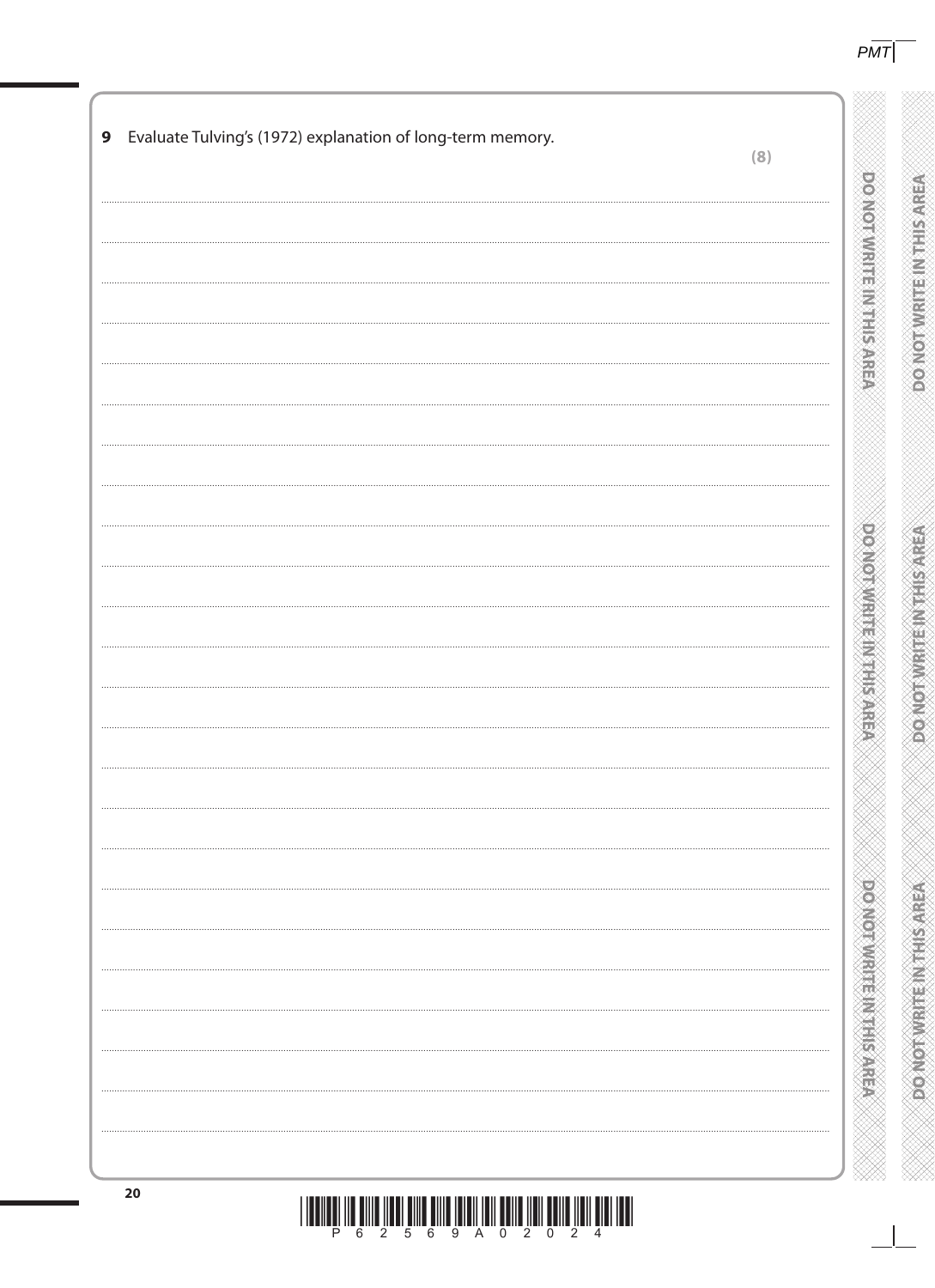| (Total for Question 9 = 8 marks)      |
|---------------------------------------|
| <b>TOTAL FOR SECTION B = 29 MARKS</b> |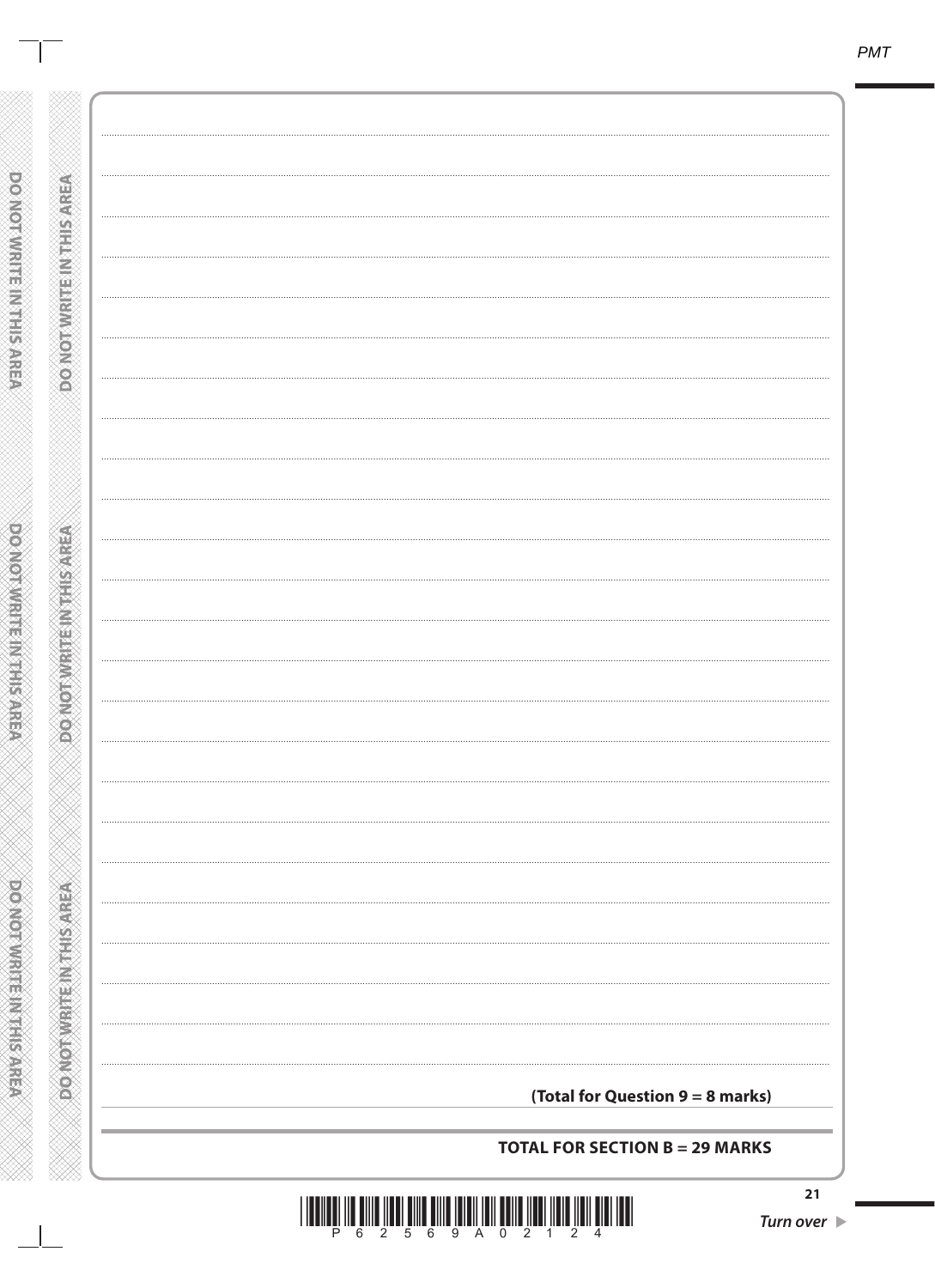|                                                                                                                                               | <b>SECTION C</b> |      |
|-----------------------------------------------------------------------------------------------------------------------------------------------|------------------|------|
| 10 Evaluate the classic studies of Sherif et al. (1954/1961) and Baddeley (1966b) with<br>reference to their implications for the real world. |                  |      |
|                                                                                                                                               |                  | (12) |
|                                                                                                                                               |                  |      |
|                                                                                                                                               |                  |      |
|                                                                                                                                               |                  |      |
|                                                                                                                                               |                  |      |
|                                                                                                                                               |                  |      |
|                                                                                                                                               |                  |      |
|                                                                                                                                               |                  |      |
|                                                                                                                                               |                  |      |
|                                                                                                                                               |                  |      |
|                                                                                                                                               |                  |      |
|                                                                                                                                               |                  |      |
|                                                                                                                                               |                  |      |
|                                                                                                                                               |                  |      |
|                                                                                                                                               |                  |      |
|                                                                                                                                               |                  |      |
|                                                                                                                                               |                  |      |
|                                                                                                                                               |                  |      |
|                                                                                                                                               |                  |      |
|                                                                                                                                               |                  |      |
|                                                                                                                                               |                  |      |
|                                                                                                                                               |                  |      |
|                                                                                                                                               |                  |      |
|                                                                                                                                               |                  |      |
|                                                                                                                                               |                  |      |
|                                                                                                                                               |                  |      |
|                                                                                                                                               |                  |      |
|                                                                                                                                               |                  |      |
|                                                                                                                                               |                  |      |
|                                                                                                                                               |                  |      |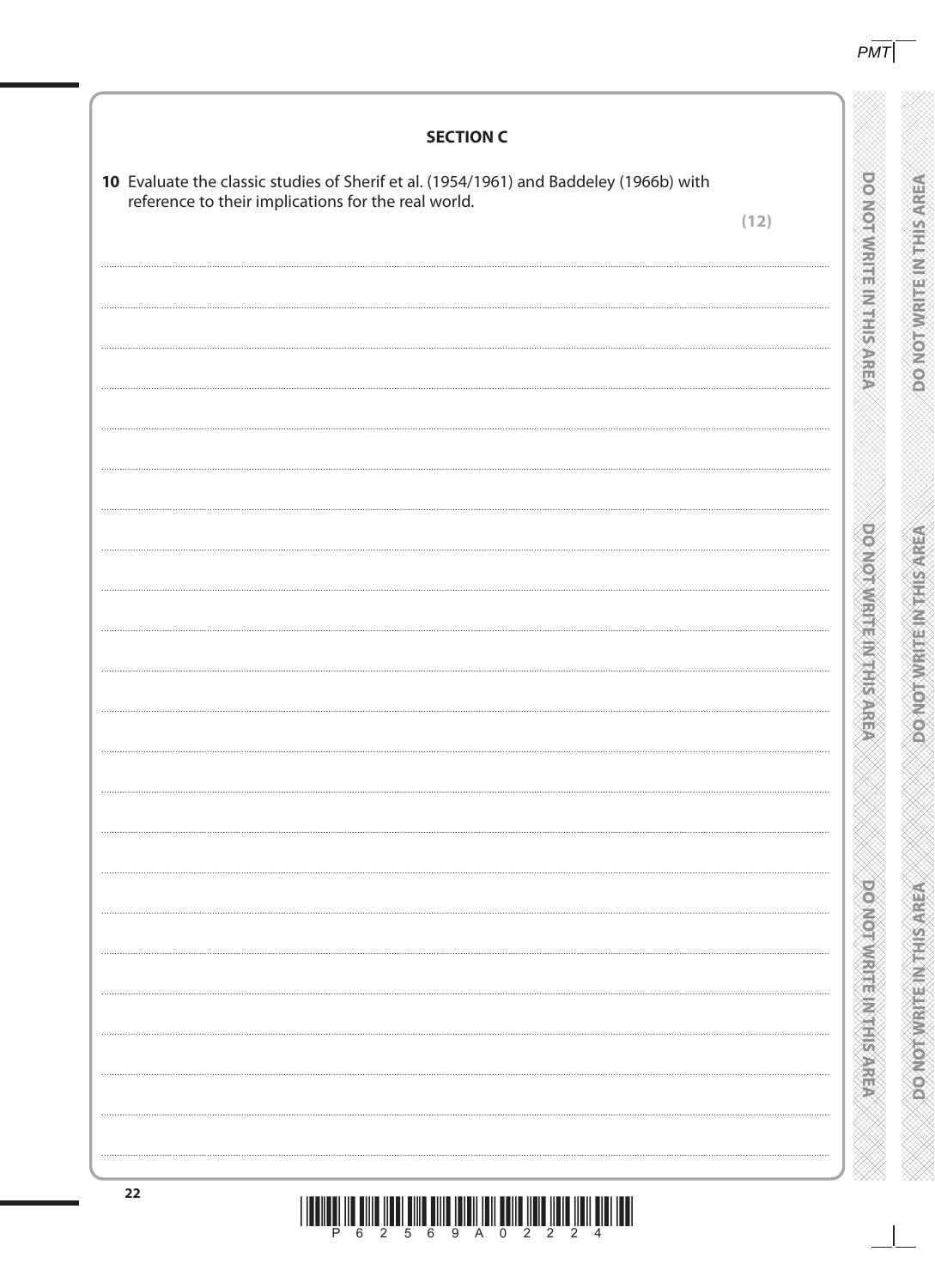|  | 23<br>Turn over $\blacktriangleright$ |
|--|---------------------------------------|